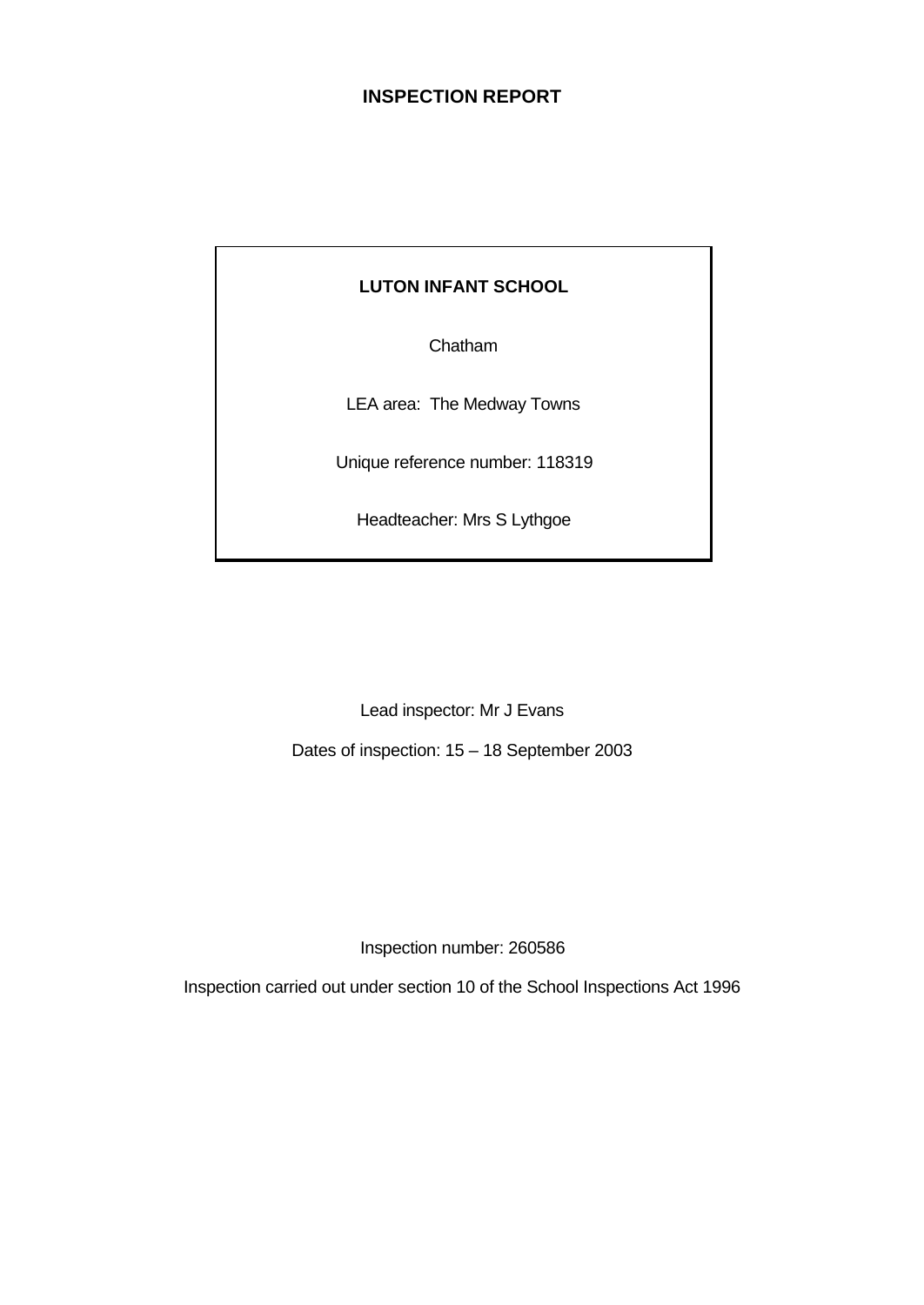#### © Crown copyright 2003

This report may be reproduced in whole or in part for non-commercial educational purposes, provided that all extracts quoted are reproduced verbatim without adaptation and on condition that the source and date thereof are stated.

Further copies of this report are obtainable from the school. Under the School Inspections Act 1996, the school must provide a copy of this report and/or its summary free of charge to certain categories of people. A charge not exceeding the full cost of reproduction may be made for any other copies supplied.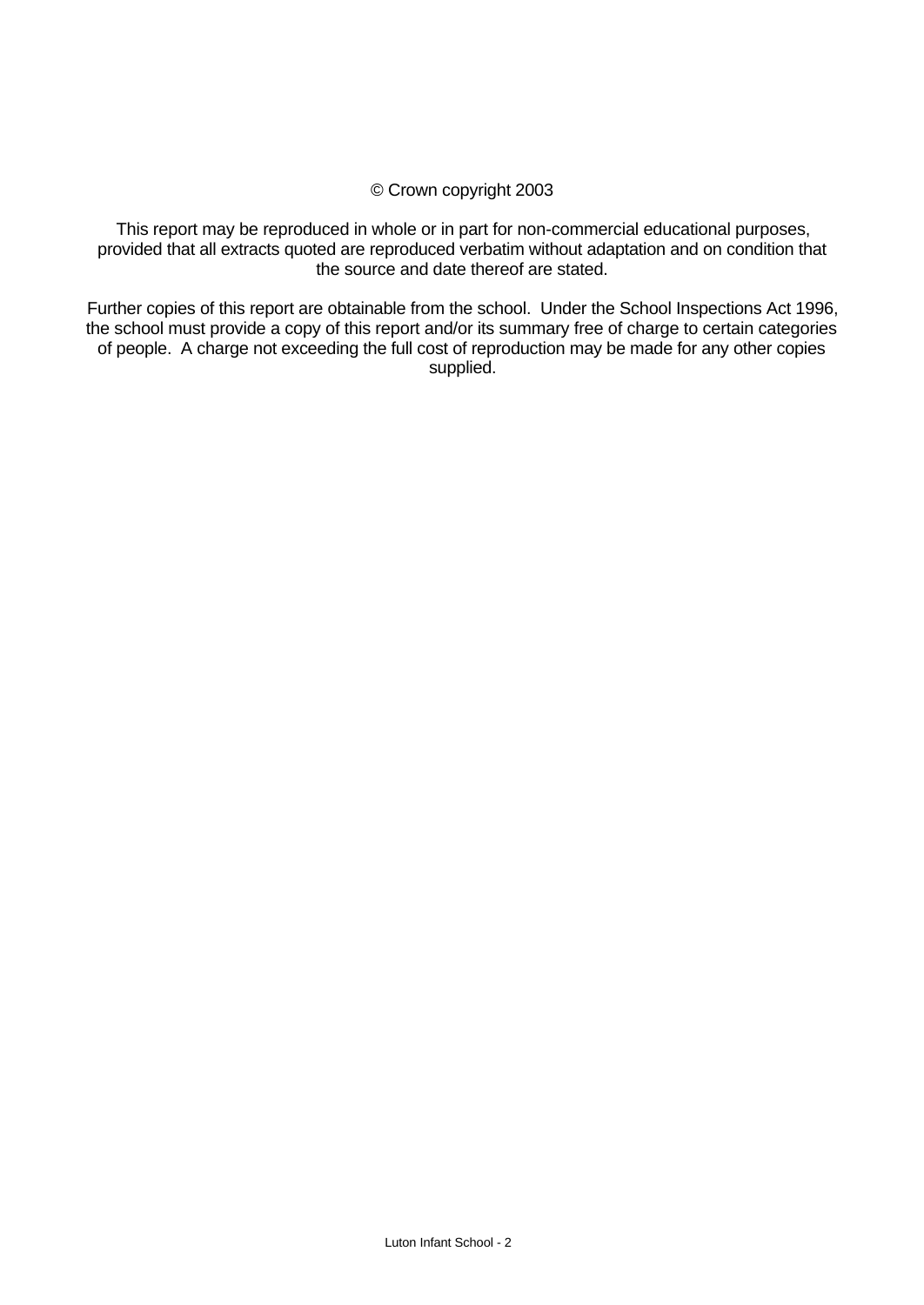# **INFORMATION ABOUT THE SCHOOL**

| Type of school:              | Infant                    |
|------------------------------|---------------------------|
| School category:             | Community                 |
| Age range of children:       | $4 - 7$ years             |
| Gender of children:          | Mixed                     |
| Number on roll:              | 286                       |
| School address:              | Alexandra Road<br>Chatham |
| Postcode:                    | ME4 5AP                   |
| Telephone number:            | 01634 843019              |
| Fax number:                  | 01634 843019              |
| Appropriate authority:       | Governing body            |
| Name of chair of governors:  | <b>Mrs B Garratt</b>      |
| Date of previous inspection: | 24 May 1999               |

# **CHARACTERISTICS OF THE SCHOOL**

- $\Box$  The school has received the following awards: Basic Skills Quality Mark 2003. Healthy Schools 2002.
- □ The school provides a breakfast club.
- □ Family literacy and numeracy projects have been run in the recent past.
- q Children's levels of attainment when they start school in Reception have declined in recent years. They are now below average overall, and are well below average in communication, language and literacy. There is no nursery provision.
- q The area attracts regeneration funding from central government.
- q The percentage of children eligible for free school meals is above average.
- q The percentage of children joining and leaving the school other than in Reception and at the end of Year 2 is above average. At the end of 2003, 25 per cent of the children then in Year 2 had not started in the school's Reception classes but had come from elsewhere.
- q Most children are of white British origin. About 25 per cent are from a mixture of other ethnic groups. About six per cent speak a language other than English at home.
- q The percentage of children on the school's register for special educational needs is broadly average.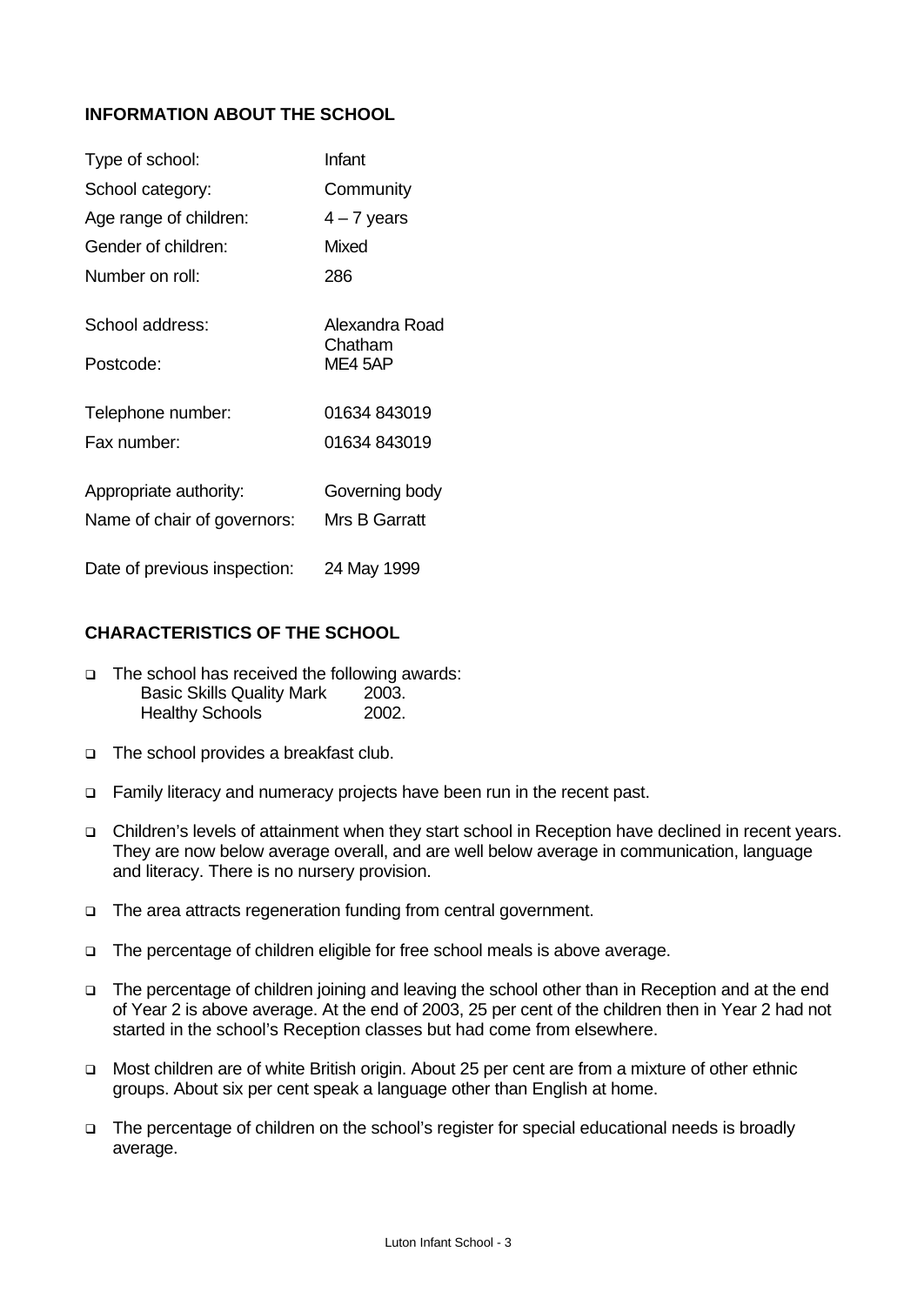# **INFORMATION ABOUT THE INSPECTION TEAM**

| Members of the inspection team |             |                | <b>Subject responsibilities</b>             |  |  |
|--------------------------------|-------------|----------------|---------------------------------------------|--|--|
| 20297                          | J Evans     | Lead inspector | Special educational needs                   |  |  |
|                                |             |                | English as an additional language           |  |  |
|                                |             |                | Science                                     |  |  |
|                                |             |                | Information and communication<br>technology |  |  |
|                                |             |                | Design and technology                       |  |  |
|                                |             |                | <b>Music</b>                                |  |  |
|                                |             |                | Physical education                          |  |  |
|                                |             |                | Personal, social and health<br>education    |  |  |
| 9519                           | S Pritchard | Lay inspector  |                                             |  |  |
| 12997                          | C Cheong    | Team inspector | Foundation stage                            |  |  |
|                                |             |                | <b>Mathematics</b>                          |  |  |
|                                |             |                | Art                                         |  |  |
| 21059                          | C Power     | Team inspector | English                                     |  |  |
|                                |             |                | History                                     |  |  |
|                                |             |                | Geography                                   |  |  |
|                                |             |                | Religious education                         |  |  |

The inspection contractor was:

Parkman-*PkR* 35 Trewartha Park Weston-Super-Mare North Somerset BS23 2RT

Any concerns or complaints about the inspection or the report should be made initially to the inspection contractor. The procedures are set out in the leaflet *'Complaining about Ofsted Inspections'*, which is available from Ofsted Publications Centre (telephone 07002 637833) or Ofsted's website (www.ofsted.gov.uk).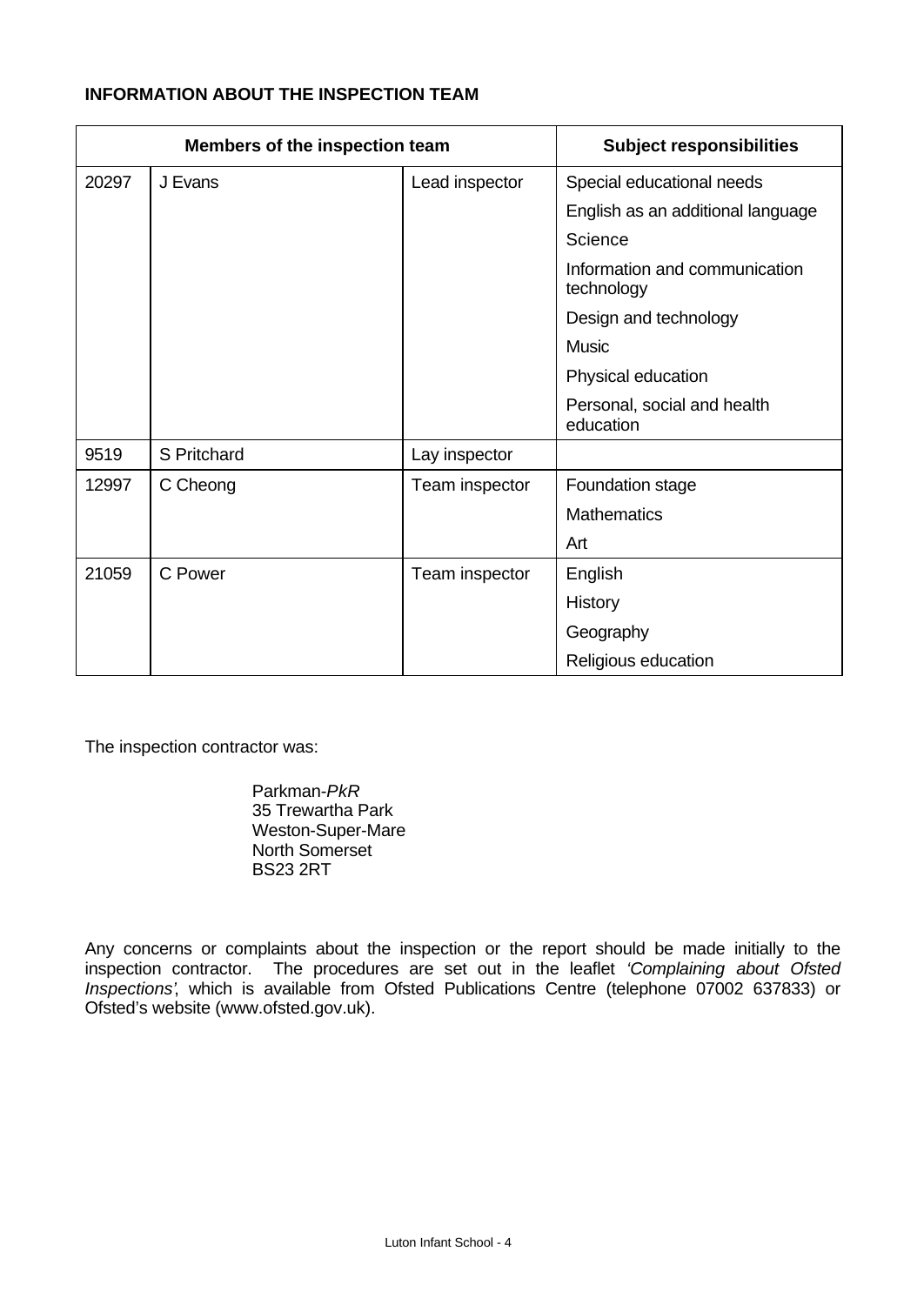# **REPORT CONTENTS**

|                                                                                                                                    | Page |
|------------------------------------------------------------------------------------------------------------------------------------|------|
| <b>PART A: SUMMARY OF THE REPORT</b>                                                                                               | 6    |
| <b>PART B: COMMENTARY ON THE MAIN INSPECTION FINDINGS</b>                                                                          |      |
| <b>STANDARDS ACHIEVED BY CHILDREN</b>                                                                                              | 8    |
| Standards achieved in areas of learning and subjects                                                                               |      |
| Children's attitudes, values and other personal qualities                                                                          |      |
| <b>QUALITY OF EDUCATION PROVIDED BY THE SCHOOL</b>                                                                                 | 11   |
| Teaching and learning<br>The curriculum<br>Care, guidance and support<br>Partnership with parents, other schools and the community |      |
| <b>LEADERSHIP AND MANAGEMENT</b>                                                                                                   | 16   |
| PART C: THE QUALITY OF EDUCATION IN AREAS OF LEARNING AND<br><b>SUBJECTS</b>                                                       | 18   |
| AREAS OF LEARNING IN THE FOUNDATION STAGE                                                                                          |      |
| <b>SUBJECTS IN KEY STAGE 1</b>                                                                                                     |      |
| PART D: SUMMARY OF THE MAIN INSPECTION JUDGEMENTS                                                                                  | 27   |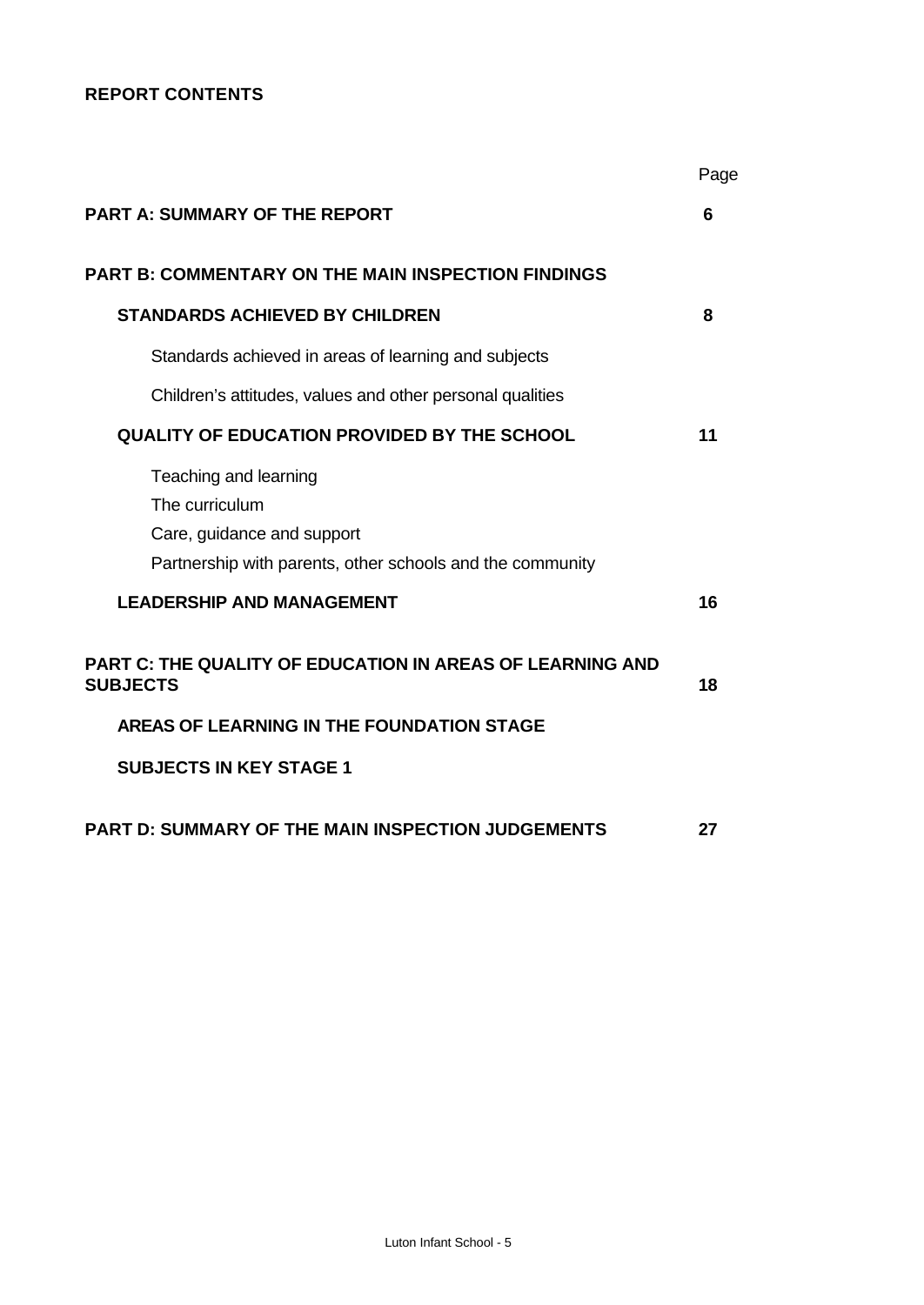# **PART A: SUMMARY OF THE REPORT**

# **OVERALL EVALUATION**

**This is a good school and it gives very good value for money**. It is very well led and managed. Children start school with relatively poor language skills and this holds them back, making it harder for them to reach higher standards. However, by the time they leave school at age seven they do reach standards that are in line with those expected for their age. Teaching and learning are good and children achieve well in the basic skills of literacy and numeracy.

# **The school's main strengths and weaknesses are**:

- q Leadership and management are very effective.
- □ There is a very good atmosphere for learning.
- q Children's personal development is very good, in particular their sense of responsibility for their own behaviour.
- q In many lessons there are too few opportunities for children to use and improve their language and communication skills, though there are some very good examples of this on which to build.
- q In some lessons teachers are very good at continually assessing children's learning and showing them how to improve, but in others this is not done as effectively.
- The development of the curriculum is very good.
- □ Staff work together as a very effective team.
- q The level of involvement of parents in their children's education is very good. Parents are very satisfied with the work of the school.

In recent years, the children's general level of attainment when they start school has fallen, meaning that they have more ground to make up before they reach the expected standards for their age. The school is at least as effective as it was at the last inspection in 1999, because standards at the end of Year 2 have been largely maintained despite the decline in what children know when they start school. Since the last inspection, children's attitudes to work have improved, the accommodation and outdoor facilities are better, and there are improved links with parents and the community. The effectiveness of the staff team has improved and is now very good.

# **STANDARDS ACHIEVED**

| <b>Results in National</b><br>Curriculum tests at the end<br>of Year 2 | compared with all schools | Compared with<br>similar schools |      |      |
|------------------------------------------------------------------------|---------------------------|----------------------------------|------|------|
|                                                                        | 2001                      | 2002                             | 2003 | 2003 |
| Reading                                                                |                           |                                  |      | B    |
| Writing                                                                |                           |                                  |      | в    |
| <b>Mathematics</b>                                                     |                           |                                  | B    |      |

*Key: A - well above average; B – above average; C – average; D – below average; E – well below average Similar schools are those with similar percentages of children eligible for free school meals*

# **Achievement is good overall, mainly as a result of good teaching and a good quality**

**curriculum.** The table above shows that, although overall results are below the national average, these results are good compared to other schools in similar social contexts.

In Reception, many children start from a level that is clearly below average but they do make sound progress. Despite this, by the time they start in Year 1 many have not fully met the expected learning goals for children of their age. During Years 1 and 2 they make good progress in reading, writing and mathematics, achieve well and reach the expected standards for their age by the end of Year 2, but relatively few reach higher levels. The exception is in design and technology where standards are higher than those commonly found elsewhere as a result of the very good quality curriculum that is taught.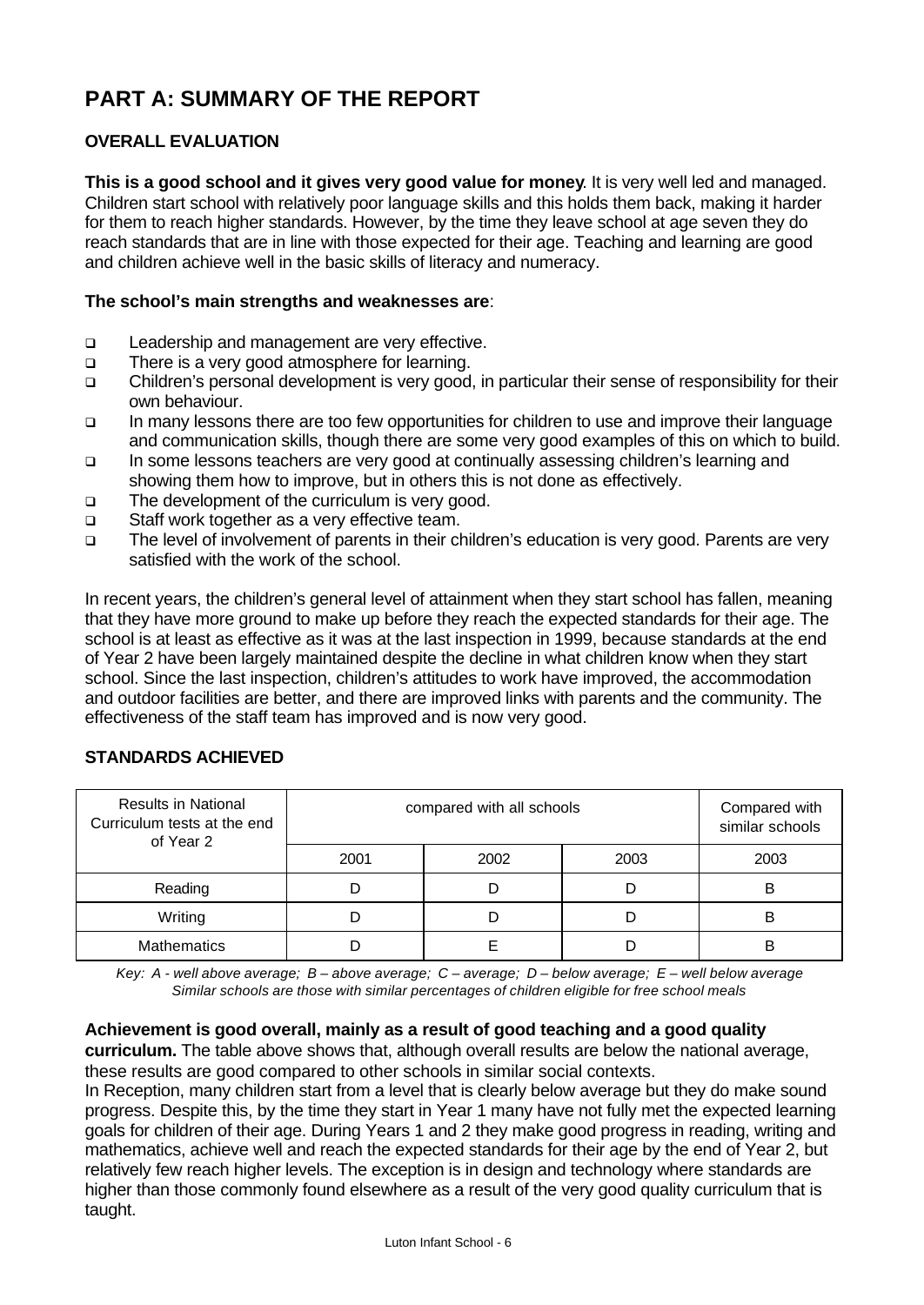# **QUALITY OF EDUCATION**

**The quality of education provided is good**. There are no unsatisfactory lessons. **Teaching is good**. Combined with the good innovative curriculum, this results in good learning enjoyed by children.

At the time of the inspection, the Reception children had only just started school (part-time) and were still very much settling in. The Reception lessons seen were all at least satisfactory and some were good. Lessons in Years 1 and 2 are always at least satisfactory, and there are many very good and some excellent lessons.

The quality of education is enhanced by the very good partnership with parents and the community and the very good standards of care and guidance for children.

#### **LEADERSHIP AND MANAGEMENT**

Leadership and management are very good. The head and deputy lead a highly effective team of very committed staff who are passionate about school improvement and continually strive for excellence. The governors are very supportive, actively involved and provide effective governance.

#### **PARENTS' AND CHILDREN'S VIEWS OF THE SCHOOL**

Parents are very satisfied with the school. They support the school very well, often in very practical ways. They appreciate the commitment and hard work of the staff.

The children love coming to school. They feel happy and secure and enjoy lessons.

#### **IMPROVEMENTS NEEDED**

The most important things the school should do to improve further, are to build on the best practice found in many lessons and:

- 1. Provide more opportunities in all subjects for children to develop their language and communication skills so that they are able to express themselves more clearly and share their thinking in lessons.
- 2. Further develop teachers' skills for assessing how well children are doing during lessons so that they can help them to make continuous improvement in their work.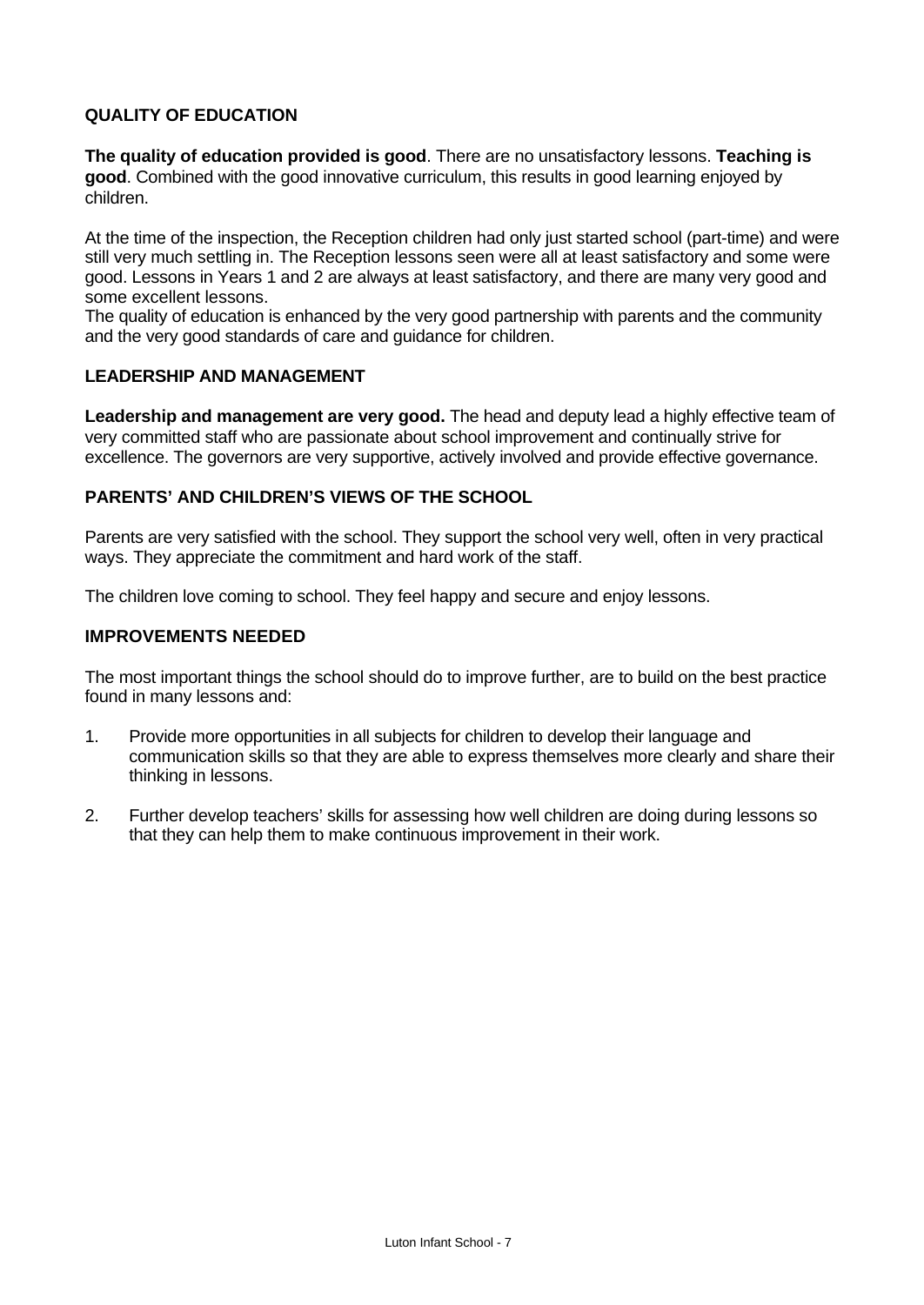# **PART B: COMMENTARY ON THE INSPECTION FINDINGS**

# **STANDARDS ACHIEVED BY CHILDREN**

# **Standards achieved in areas of learning and subjects**

**Achievement is good in the school overall.** By the end of Year 2 standards in the core subjects are at the expected level.

#### **Main strengths and weaknesses**

- Standards in core subjects have been maintained in recent years, despite a decline in what children know when they start school.
- Children's good achievement is a result of the good provision made by the school.
- Children's relatively weak communication skills inhibit learning to some extent in most parts of the curriculum, so relatively few children exceed the expected standards for seven-year-olds.
- In Reception, children develop very good attitudes to work.
- Achievement in reading is particularly good.
- Standards in design and technology are above the expected level.

# **Commentary**

- 3. Since the last inspection, standards in core subjects have largely been maintained, despite the fall in the level of attainment on entry. The school has achieved this by making good quality provision which is tailored to the carefully assessed needs of different individuals and groups of children. In particular, reading has improved recently as a result of the school's concerted efforts. However, the effect of children's weak language skills persists, and while they make up ground, it is nevertheless harder for them to succeed. This explains why relatively few children reach higher standards, despite receiving good quality teaching and a good curriculum. An example of this was seen in a Year 2 science lesson, where children had trouble explaining scientific ideas even though the lesson was of very good quality and had focused on teaching the vocabulary that was needed for the development of scientific understanding.
- 4. Compared to national figures, the school's results in Year 2 tests (English and mathematics) have been below average in recent years, but compared with results for schools in similar social contexts these results have been average up to last year, and are now better than that. In the recent past, the comparisons with similar schools reported in the Governor's Annual Report to Parents have given a less positive view of the school's performance. This was because results were compared to the wrong band of eligibility for free school meals. The correct picture is reported in the summary section of this report.
- 5. Children develop very positive attitudes to work and school during Reception, and this serves them very well when they begin Year 1. Achievement in the Foundation Stage is sound, with about ten per cent of children achieving well. Because overall levels of attainment when children start school are relatively low (especially in communication, language and literacy where standards on entry are very low), most do not reach the goals children are expected to reach by the end of Reception. Despite making sound progress, the majority are still below average when they start in Year 1.
- 6. An examination of the school's analysis of progress and attainment for individuals shows that children do at least as well as can be expected during their time in the school, and that the school adds value to children's learning. This is confirmed by the inspection findings and supports the judgement that achievement is good. There are no significant variations to this overall picture for the different ethnic and language groups within the school, or when the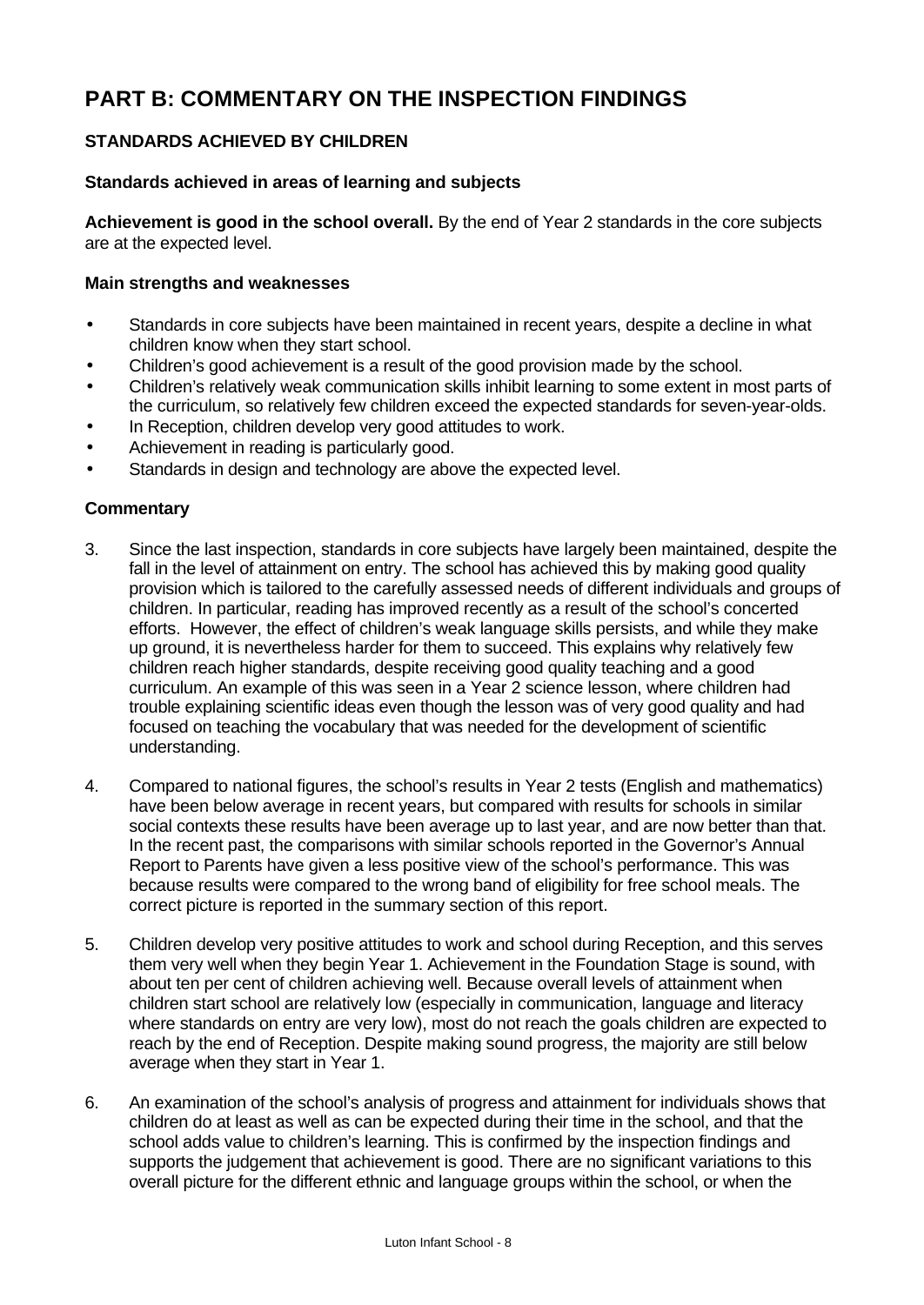achievement of girls is compared to that of boys. Children with special educational needs also achieve well.

7. Attainment in the other subjects of the curriculum by the end of Year 2:

*Science:* Attainment is at the expected level, though few children exceed this.

*ICT:* Attainment is at the expected level. There are signs that attainment is likely to rise given the recent improvements in provision and staff knowledge.

Art: Attainment is in line with expectations.

*Design and technology:* Attainment is above average; children achieve very well as a result of the enriched curriculum.

*Religious education, geography, history, music and physical education:* It was not possible to make overall judgements on attainment in these subjects. However, attainment in the lessons seen and in the written work inspected was at least average. Where it was possible to make more detailed observations on attainment these appear in the relevant subject sections in Part C of this report.

# *Standards in national tests at the end of Year 2 – average point scores in 2002*

| Standards in: | School results | National results |
|---------------|----------------|------------------|
| Reading       | 14.9 (14.9)    | 15.8(15.7)       |
| Writing       | 13.9 (13.4)    | 14.4 (14.3)      |
| Mathematics   | 15.5(15.3)     | 16.5 (16.2)      |

*There were 95 children in the year group. Figures in brackets are for the previous year*

# **Children's attitudes, values and other personal qualities**

Children's attitudes to school are **very good.** Children have **good** records of attendance and punctuality and their behaviour in school is **good.** Their spiritual, moral, social and cultural development is **very good**.

# **Main strengths and weaknesses**

- Relationships between staff and children are highly effective and consequently children are happy and confident learners.
- The curriculum and the whole ethos of the school promote very good spiritual, moral, social, cultural and personal development.
- Parents agree that their children are always expected to do their best and that any misbehaviour is corrected promptly.
- The staff manage behaviour very well and this makes a significant contribution to the children's very good moral and social development.

# **Commentary**

8. Since the last inspection, the school's focus on raising children's self-esteem has resulted in their improved attitudes to learning. Children are keen to find out and do things for themselves. They are confident to experiment, to have a go and not worry too much about making mistakes. Over time, they gain in maturity and become relatively self-disciplined members of the school community. They know that they are responsible for their own behaviour. Children establish very good attitudes to learning in the Foundation Stage and this is of real value to them when they start Year 1. It helps them to achieve well.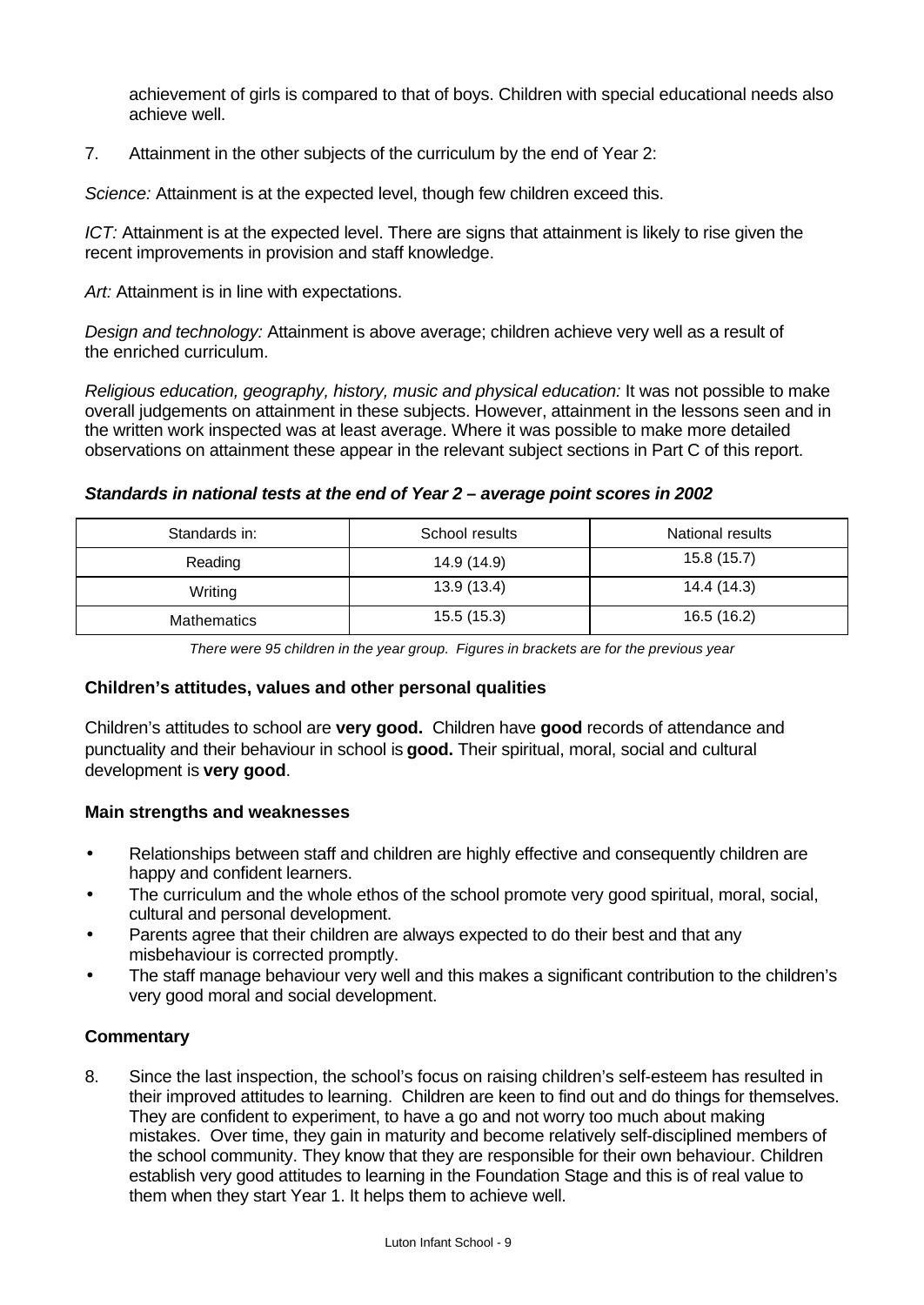- 9. Children with behavioural problems and complex personal difficulties are very well integrated into school life, which benefits all children. They are taught the difference between right and wrong and how they should behave. They learn how to share and negotiate. Staff intervene swiftly if there is a hint of aggressive behaviour. The children know this and understand that although some might find it difficult to behave well all the time, there are systems in place such as the 'worry-box' that help prevent minor disagreements from escalating. Although one pupil was excluded temporarily in the year before the inspection, the inclusive and caring approach taken by the school has successfully prevented any permanent exclusion from being made.
- 10. Children are taught to explore their feelings and appreciate success in all its forms. Their skills of co-operation are admirable. For example, in a Year 2 lesson on 'special places' every pupil had remembered to bring in a toy, photo or article from home that meant something special to them. Children enter into friendly conversation spontaneously and find much about themselves and their school to be proud of. The school has been successful in creating a harmonious community where children get along very well irrespective of their cultural differences or attainment. Very good community links allow children to build relationships with a wider range of people and add to their learning opportunities.
- 11. Parents are pleased that teachers are committed to making lessons interesting and enjoyable for their children. The attendance of children is good. It could be slightly better if fewer families took their children on holiday during term-time. However, the school takes effective steps to prevent the problem from escalating. Attendance procedures are strictly applied and parents promptly contact the school when their children are unwell.
- 12. The development of children's spiritual, moral, social and cultural awareness and understanding is very good. There is an emphasis on children learning to take responsibility for their own behaviour and this is very effective. The whole-school ethos reflects an atmosphere of mutual consideration and harmony.
- 13. Children's behaviour and relationships are good, both in school and in the playground. They show a genuine care for each other; all individuals are accepted and valued. Good moral values are demonstrated in the everyday life of the school. In some aspects of the curriculum, beliefs and customs are explored and discussed sensitively. The children are aware of different cultures and there are celebrations to mark major events in a variety of religions.

# **Attendance**

# *Attendance in the latest complete reporting year (%)*

| Authorised absence |     | Unauthorised absence |     |
|--------------------|-----|----------------------|-----|
| School data        |     | School data          | 0.6 |
| National data      | 5.4 | National data        | ს.5 |

*The table gives the percentage of half days (sessions) missed through absence for the latest complete reporting year.*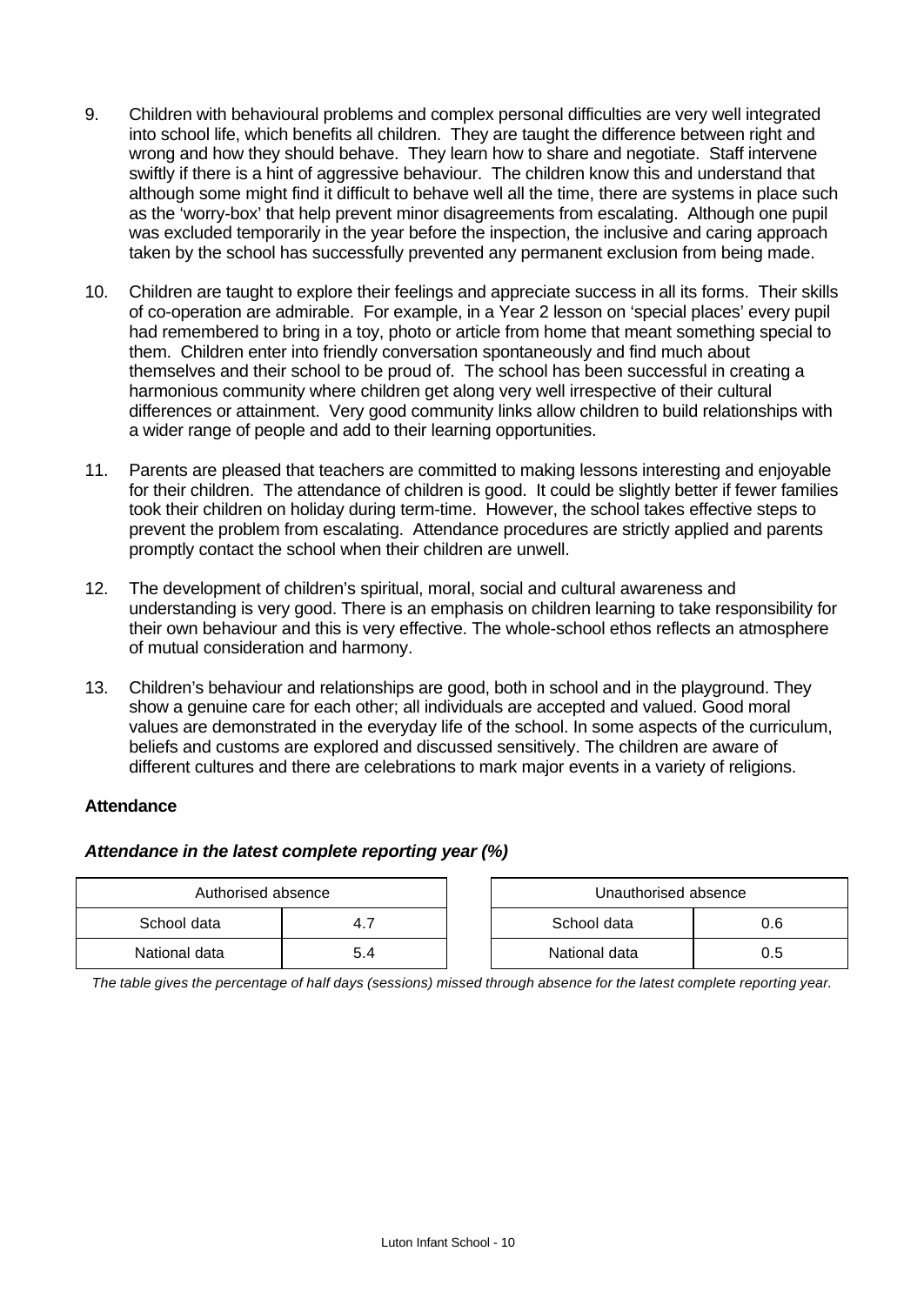# **Exclusions**

# *Ethnic background of children Exclusions in the last school year*

| Categories used in the Annual School Census         | No of children<br>on roll | Number of<br>fixed period<br>exclusions | Number of<br>permanent<br>exclusions |
|-----------------------------------------------------|---------------------------|-----------------------------------------|--------------------------------------|
| White - British                                     | 209                       |                                         |                                      |
| Mixed - White and Black African                     |                           |                                         |                                      |
| Mixed - White and Asian                             |                           | 2                                       |                                      |
| Asian or Asian British - any other Asian background |                           |                                         |                                      |
| Black or Black British - Caribbean                  |                           |                                         |                                      |
| Black or Black British - African                    | 3                         |                                         |                                      |
| Any other ethnic group                              | 4                         |                                         |                                      |
| No ethnic group recorded                            | 64                        |                                         |                                      |

*The table gives the number of exclusions, which may be different from the number of children excluded.*

# **QUALITY OF EDUCATION PROVIDED BY THE SCHOOL**

#### **The school provides a good quality education. Teaching is good. The curriculum is good.**

#### **Teaching and learning**

Teaching and learning are **good.**

#### **Main strengths and weaknesses**

- Children achieve well, mainly as a result of the good quality teaching.
- Teachers establish a very good atmosphere for learning.
- Teachers use an effective range of strategies to teach reading and writing.
- Children try hard and work productively as individuals and in groups.
- Teachers plan effectively together in year groups.
- In some lessons, teachers are very good at continually assessing and extending children's learning, but in others this is not done as effectively.
- In most lessons, there are too few opportunities for children to use and improve their language and communication skills, though there are some very good examples of this on which to build.
- Teaching assistants are well trained, well deployed and contribute effectively to learning.
- Homework is used very well to reinforce learning (reading in particular).
- Too little use is made of short-term individual targets in the Foundation Stage and in mathematics.

#### **Commentary**

# *Summary of teaching observed during the inspection in 41 lessons*

| Excellent | Very good | Good     | Satisfactory | Unsatisfactory | Poor | Very Poor |
|-----------|-----------|----------|--------------|----------------|------|-----------|
| : (5%)    | 6(15%)    | 18 (44%) | 15 (36%)     |                |      |           |

*The table gives the number of lessons observed in each of the seven categories used to make judgements about lessons; figures in brackets show percentages where 30 or more lessons are seen.*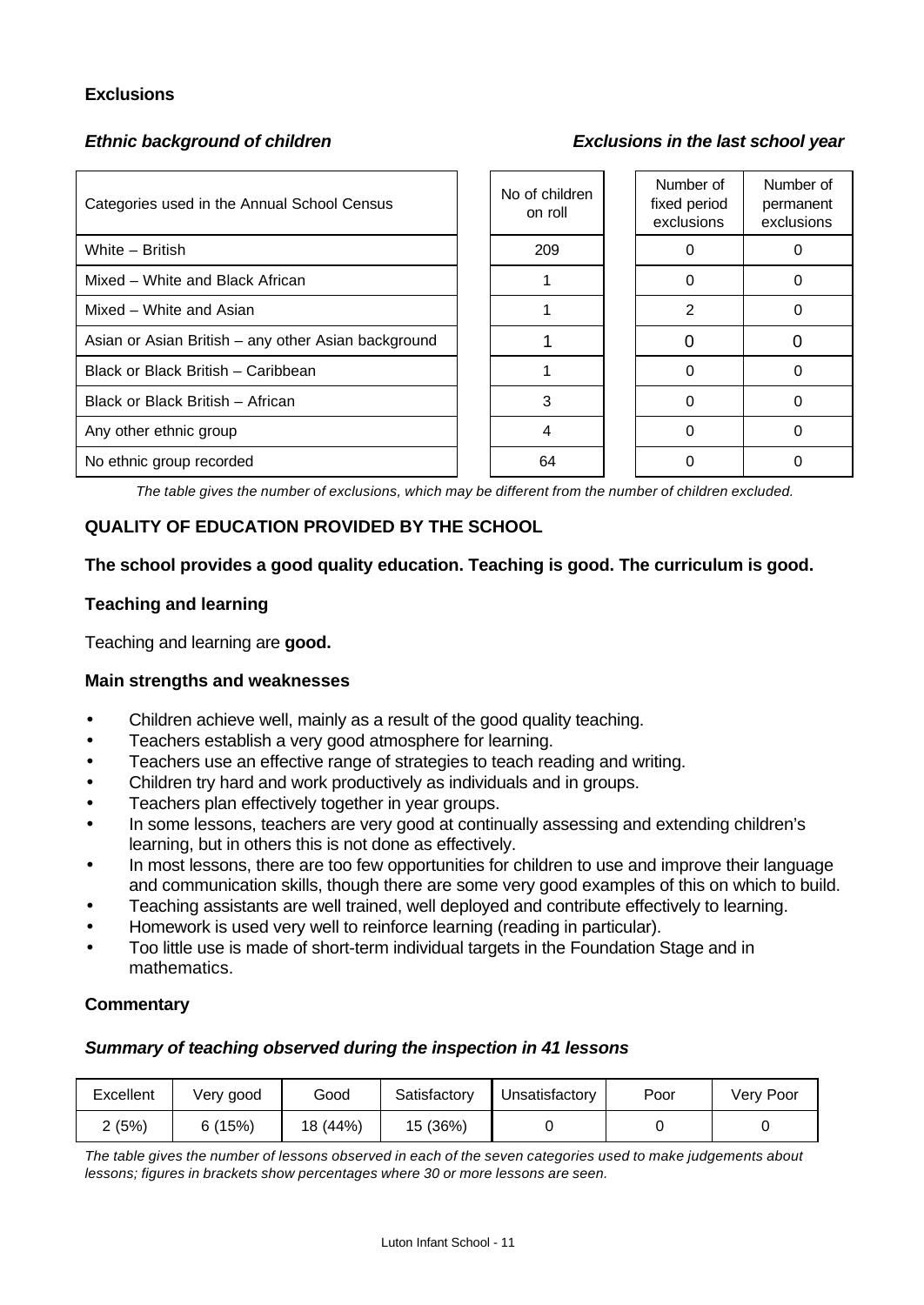- 14. The overall impact of the good teaching is clear; children reach the expected standards at age seven, even though their attainment is below average when they start school. Teachers are very well led and focused by the senior management team who ensure that children's learning is always at the top of the agenda.
- 15. Throughout the school, teachers and teaching assistants successfully establish a very good ethos in lessons. Children respond well to this. They try hard to succeed and have positive attitudes to work and good self-esteem. They learn well independently and in pairs and as members of larger groups. This is an improvement since the last inspection where a lack of independent learning was identified as a weakness.
- 16. Teaching assistants make an important contribution to learning. They are well focused on the objectives of the lesson, know the children well, and in the best lessons provide very good models of language development, for example by using mathematical terms correctly when explaining ideas to children. They are clearly well trained and are deployed efficiently.
- 17. Teachers plan well together across the year groups. This works very well and ensures that there is a large degree of equality of provision for children. It also enables subject co-ordinators to monitor the curriculum more easily and to have input at the planning stage where needed.
- 18. Teachers use a range of methods for teaching reading and writing, recognising that different approaches suit different children. This is effective, and enables children to learn in the way that suits them best. Homework is effective, particularly for helping children to make progress in reading. This also helps to develop a productive partnership between home and school which promotes good learning.
- 19. The quality of the teaching overall for the Foundation Stage is satisfactory, with some teaching which is good (it should be borne in mind that the inspection took place when the youngest children had only just started school part-time). Early in the school year teachers create a calm, relaxed, yet work-centred ethos. Children are appropriately encouraged to be confident when leaving their parents, to take a full and equal part in activities and to talk about their learning. They develop very good attitudes to work. At the time of the last inspection, lack of opportunities for child-chosen tasks and the lack of independence was an issue. Now the teachers have a good balance between adult-led and child-chosen tasks and have put systems in place whereby children can work independently after planning with an adult, so good improvements have been made here. Methods used are satisfactory but, considering children's needs, too little emphasis is given to the area of communication, language and literacy. A good assessment system is in place. It is used from very early in the school year to identify children with special educational needs promptly and to record children's progress. Though target setting for children is well established, it is not currently being used to set small, short-term, achievable targets in key areas such as handwriting with individual children.
- 20. In Years 1 and 2, teaching varies between excellent and satisfactory and is judged to be good overall. The best lessons ensure that children have ample opportunity for language development, and teachers continuously engage with children to assess them, challenge them and help them to improve, for example by demonstrating how an idea can be expressed more clearly. In the less effective (but nonetheless satisfactory) lessons, these opportunities are not created often enough and children are given less guidance for improvement so their learning is not as good. This picture is found across all subjects to some degree.
- 21. Assessment procedures in Years 1 and 2 have recently been developed and modified. They appear to be thorough and effective but as they are still bedding in, it is too early to assess fully their impact. The assessment co-ordinator has a very thorough understanding of the issues involved and has effective monitoring strategies. Procedures are very detailed in the core subjects, but a good balance has been struck with the other subjects of the curriculum, allowing teachers to use their time most efficiently where it is needed.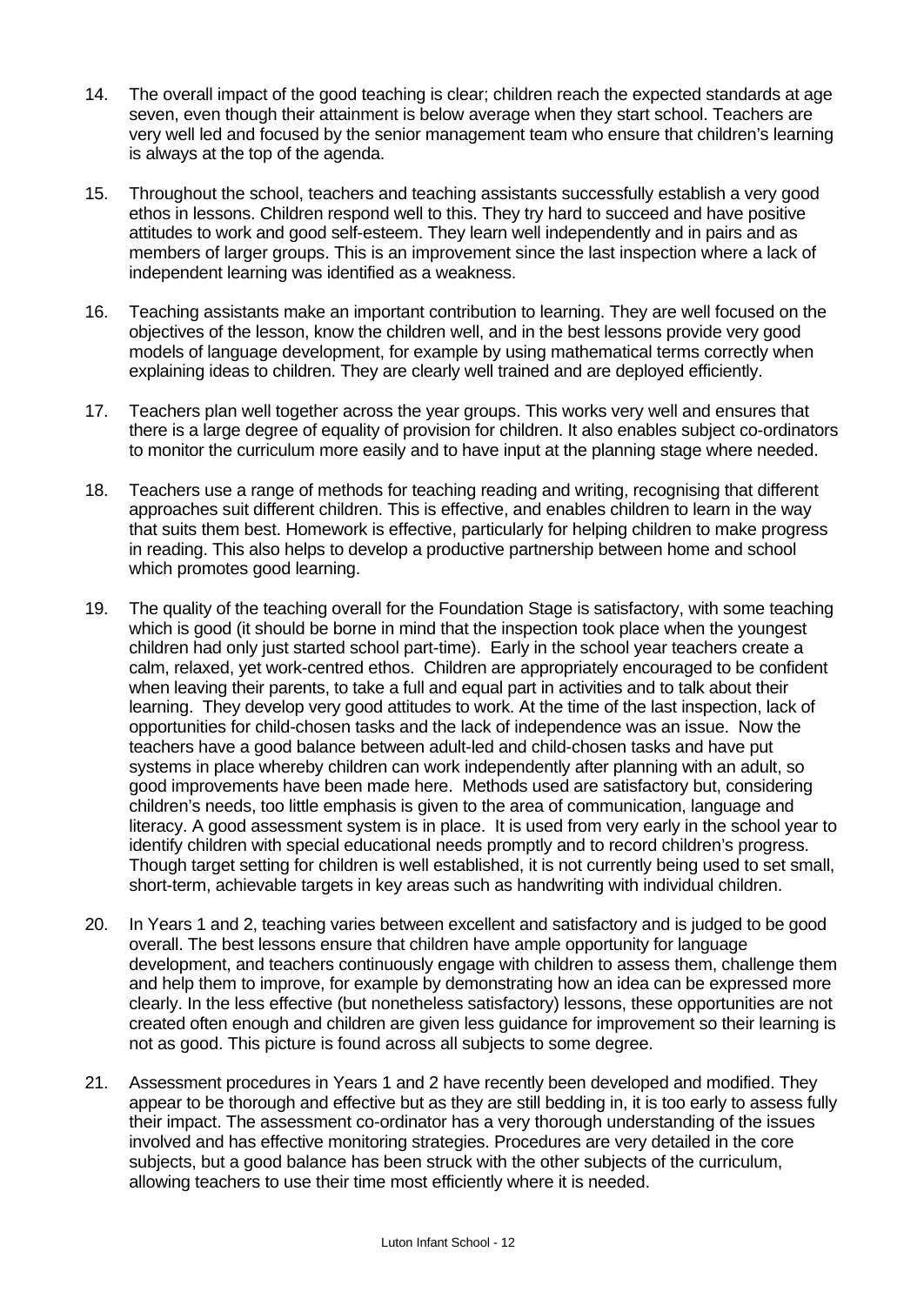# **The curriculum**

# **The curriculum is good and meets the differing needs of children well. Accommodation is satisfactory. Resources are good.**

#### **Main strengths and weaknesses**

- Good curriculum development and innovation has taken place since the last inspection.
- The school provides an enriched curriculum.
- Accommodation has been increased and improved since the last inspection, but some is still temporary in nature and many classrooms are relatively small.
- The staff make good use of the available space and resources are good.
- Children with special educational needs benefit from a well-modified curriculum.
- The school prepares children for the next stage of education well.
- The school provides effective personal, social and health education.

# **Commentary**

- 22. The curriculum enables all groups and abilities of children to achieve well in all subjects. This includes children with special educational needs. All statutory requirements are met, including provision for religious education. At the time the school was last inspected the curriculum was judged to be good. This is still the case. Since the last inspection, staff have placed greater emphases on problem solving and independent learning, and these have been effective.
- 23. The curriculum for the Reception-aged children is good. Teachers plan a good range of activities across the six areas of learning for children of this age group. They are succeeding in developing a curriculum that is best suited to the children in their care by being innovative, such as with their use of techniques for planning and reviewing work with children each day.
- 24. Teachers in Years 1 and 2 constantly review and update their curriculum "map", which is their master document, that lists all subjects and the steps that make up the children's learning for that subject. This helps to ensure that children's needs are met effectively. Also much good development and innovation has taken place since the last inspection to improve the curriculum of individual subjects. The impact of this is clear in design and technology. The school enriches the curriculum well, for example through weeks with a particular emphasis such as "Healthy School Week" or "Art and Book" week, and through projects involving outside agencies such as for art and design and technology. They also provide a very well-attended breakfast club.
- 25. The accommodation, while only satisfactory in size and amount, is used well by staff to deliver the curriculum. The outdoor space for the Foundation Stage is better than at the time of the last inspection. It now has a cover over much of it, enabling children to get more use from it. Resources are good. There is a good number of teaching and support staff to deliver the curriculum.

# **Care, guidance and support**

The school makes **good** provision for children's care, welfare, health and safety. Children's access to well-informed support, advice and guidance is **very good**. The school pays **very good** attention to seeking children's' views and acting on them.

# **Main strengths and weaknesses**

- Children know that their views are valued and the school takes them into account.
- Children have very good trusting relationships with adults in the school.
- Induction arrangements are very good.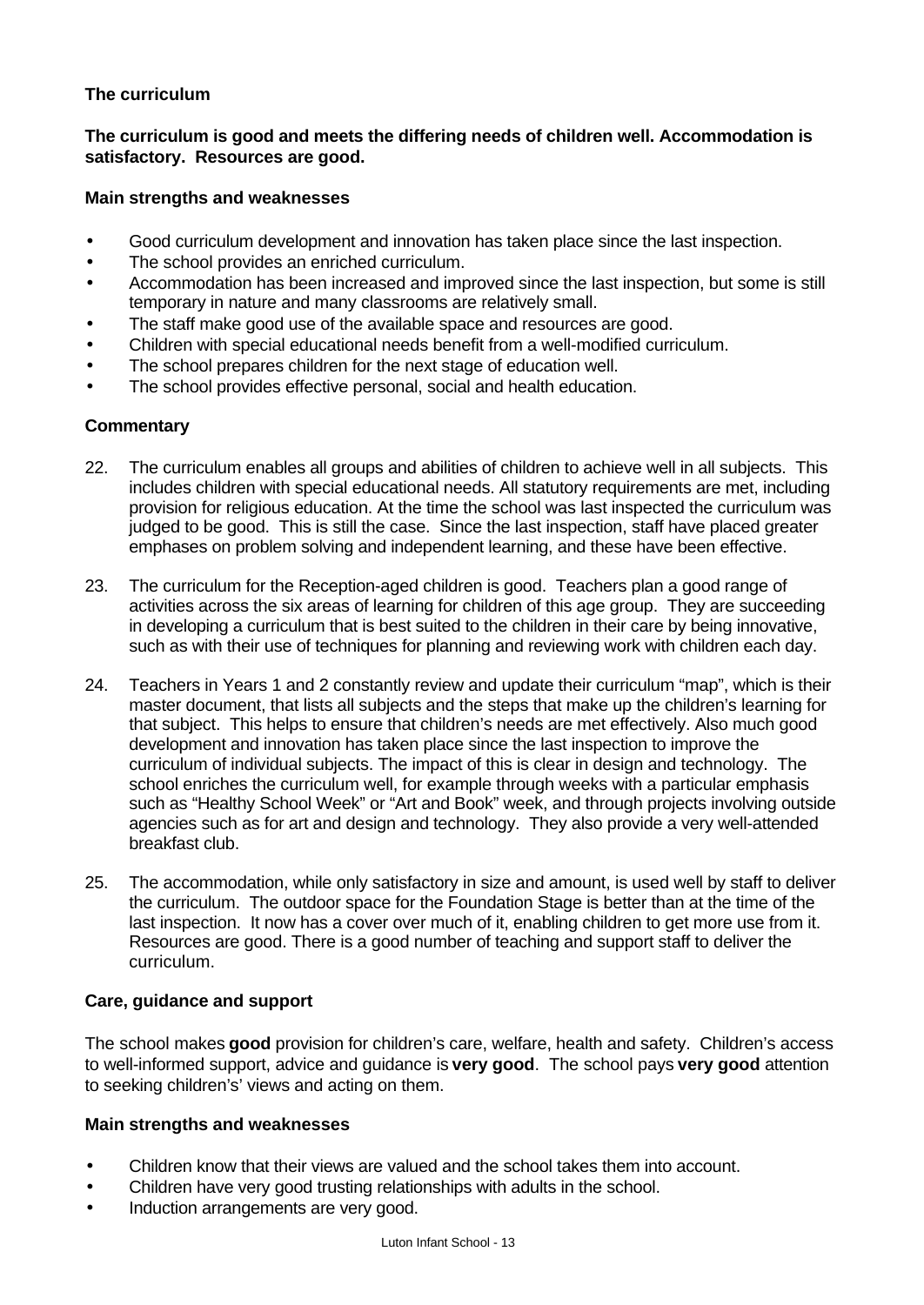• Not all staff are fully aware of the formal procedures for reporting child protection concerns.

# **Commentary**

- 26. The school breaks down many barriers to learning by establishing trusting and caring relationships between adults and children. As a result, children feel cared for, safe, secure, settled and ready to learn.
- 27. Mealtimes are used effectively to develop independence and consideration for others. Children pass plates and beakers politely, take turns and enjoy each other's company. They are taught to take care of their own hygiene needs and use their own initiative, for example by checking their faces in a mirror before setting off back to class.
- 28. Good procedures are in place to meet the requirement placed on schools to assess their premises for potential health and safety risks and to improve access for children with disabilities. First aid is dealt with well by a sufficient number of trained personnel. All staff know what to do in an emergency and are aware of the extent and type of aid and treatment they can give. Attentive supervisors keep a close check on the children's welfare. However, not all staff are sufficiently familiar with the arrangements for reporting concerns over child protection issues.
- 29. Children are given very good opportunities to express their concerns and to seek help and advice by talking to an adult in school. They know that staff always have time to listen and that no adult in school would ever dismiss or ignore an issue brought to them. They develop a good sense of equality and fairness in their dealings with the school and with each other, helping them work and play collaboratively. The school has thorough and effective systems for monitoring children's achievements and personal development. The curriculum for personal, social and health education (PSHE) makes a valuable contribution to the school's provision in this area. This is looked at in detail in Part C of this report.
- 30. Children see the benefit of a calm and orderly school and work hard to keep it that way. Their views on school improvement are actively sought and regularly forwarded, through class representatives, to school council. Making a difference to the school is a great confidence booster. Children take delight in seeing their ideas put into practice.
- 31. The school's arrangements for the induction, care, welfare, health and safety of children in the Foundation Stage are good. Relationships with adults are good, with children happy to stay with their teachers and leave their main carer. The outdoor play area has been covered over since the last inspection to allow for greater use. Overall safety arrangements are good, with parents bringing and collecting children directly from the classrooms.

# **Partnership with parents, other schools and the community**

The partnership with parents, the community and other schools has improved since the last inspection and is now **very good**.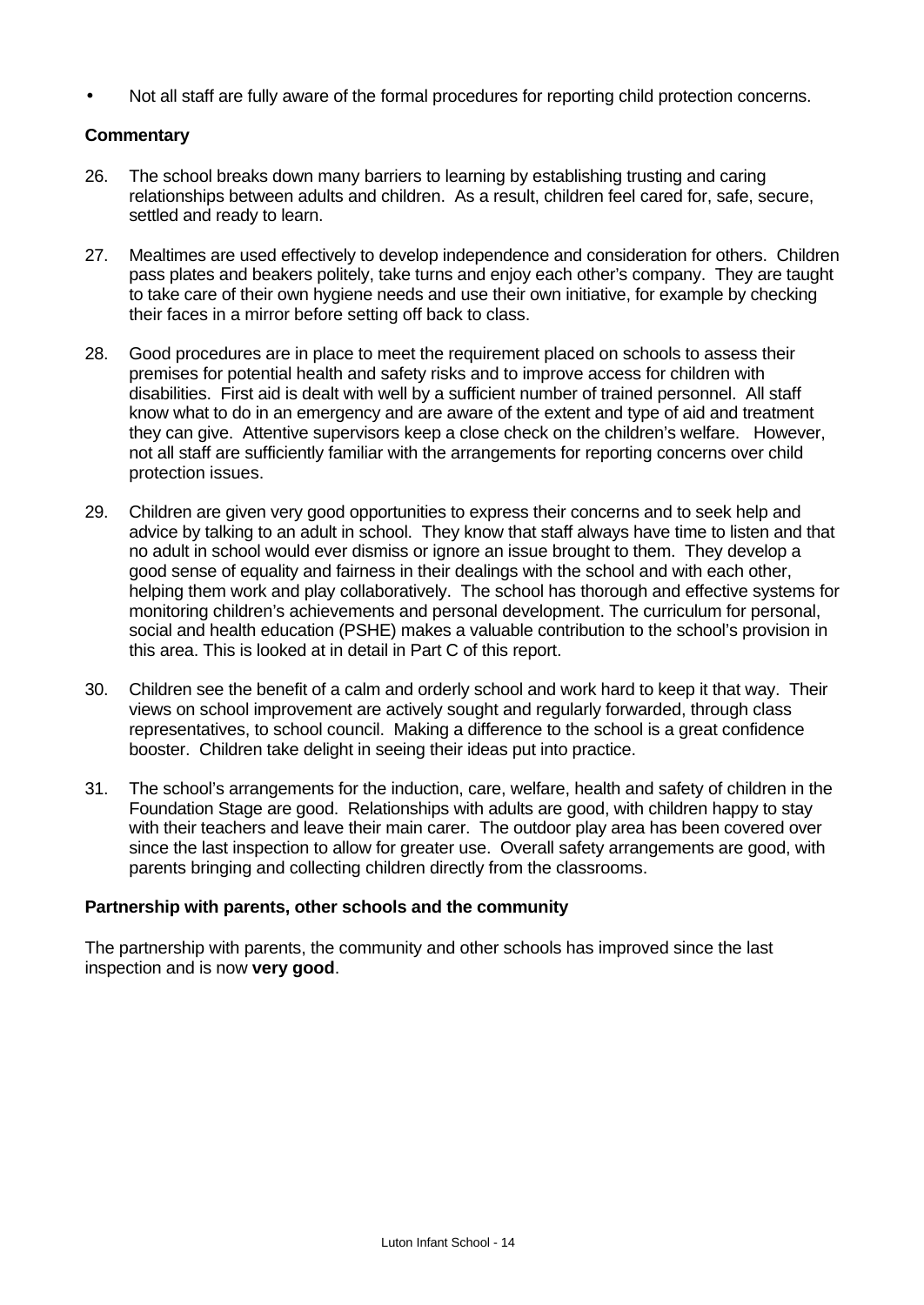#### **Main strengths and weaknesses**

- Relationships with families are very good. Staff listen to their concerns and are keen to support them.
- Staff and governors have a very good understanding of what services the school community wants and needs and find ways to set them up. Staff are skilled at motivating parents to attend courses that will benefit their children.
- Staff liaise very effectively with parents to share information about their children but better use could be made of the governors' annual report to celebrate the school's achievements.

# **Commentary**

- 32. The school makes every effort to reach out to parents, to inform and to involve them in their children's education. This is a high priority for the school's leaders and governors. Links with parents start on a secure footing. Home visits are made and children's first days in school are carefully planned with a gradual introduction into school life, paving the way for a confident and happy start. Very good links are forged with the local playgroup. Children start school finding they can relate easily to their teachers and, as a result, parents have trust and confidence in what the school provides. Carefully structured parenting courses offer friendly, open and honest opportunities for parents to gain knowledge of how to encourage their children's early reading skills. Family literacy and numeracy courses have been run during the last school year when funding was available. They were well attended and popular, and parents and staff report a very positive impact on children's learning. Links with parents and the community have continued to improve since the last inspection.
- 33. The school's links with Reception children's parents are good, with many parents stopping to talk to teachers and other staff when they deliver and collect children. Parents receive satisfactory written information about how to help their children at home.
- 34. Parents admire the way the school is led: *"I have great confidence in the headteacher; she is enthusiastic and supports staff and children very well"*, and the quality of the teaching: *"the school always does new things to stimulate the children; these are well prepared".* High-quality liaison with parents, particularly with those whose children need extra support, underpins the good teaching.
- 35. The atmosphere as parents arrive with their children is warm, welcoming and stems from the cheerful and friendly approach of the staff. A breakfast club facility helps manage morning routines. This is well managed and has proved very popular with children and parents. Newsletters, noticeboards and simple record books support informal chats between parents and staff. Regular consultation evenings, target sheets and informative reports ensure that parents are made duly aware of the next steps their children need to take in their learning. The annual reports written by Reception teachers are particularly telling because they use phrases recorded from the children themselves. *'When using the 123 CD-ROM, she was heard to shout, "I've got it!" (counting objects from 1 to 7)'.* Quotes such as these illustrate to parents the pleasure their children get from learning and achieving.
- 36. There are very good links with the adjacent junior school. The two schools support each other, sharing resources and information. Governors are keen to promote the school and its successes. Although their annual report covers most of the information it has to, more use could be made of it to tell parents how and why some things in school are better than they were. A strong desire to 'give something back' has resulted in a number of parents of former pupils continuing to support the school as governors and other equally willing volunteers. Staff and governors are very good at identifying and enticing into school those in the community who have the necessary skills and expertise to enhance their work.

#### **LEADERSHIP AND MANAGEMENT**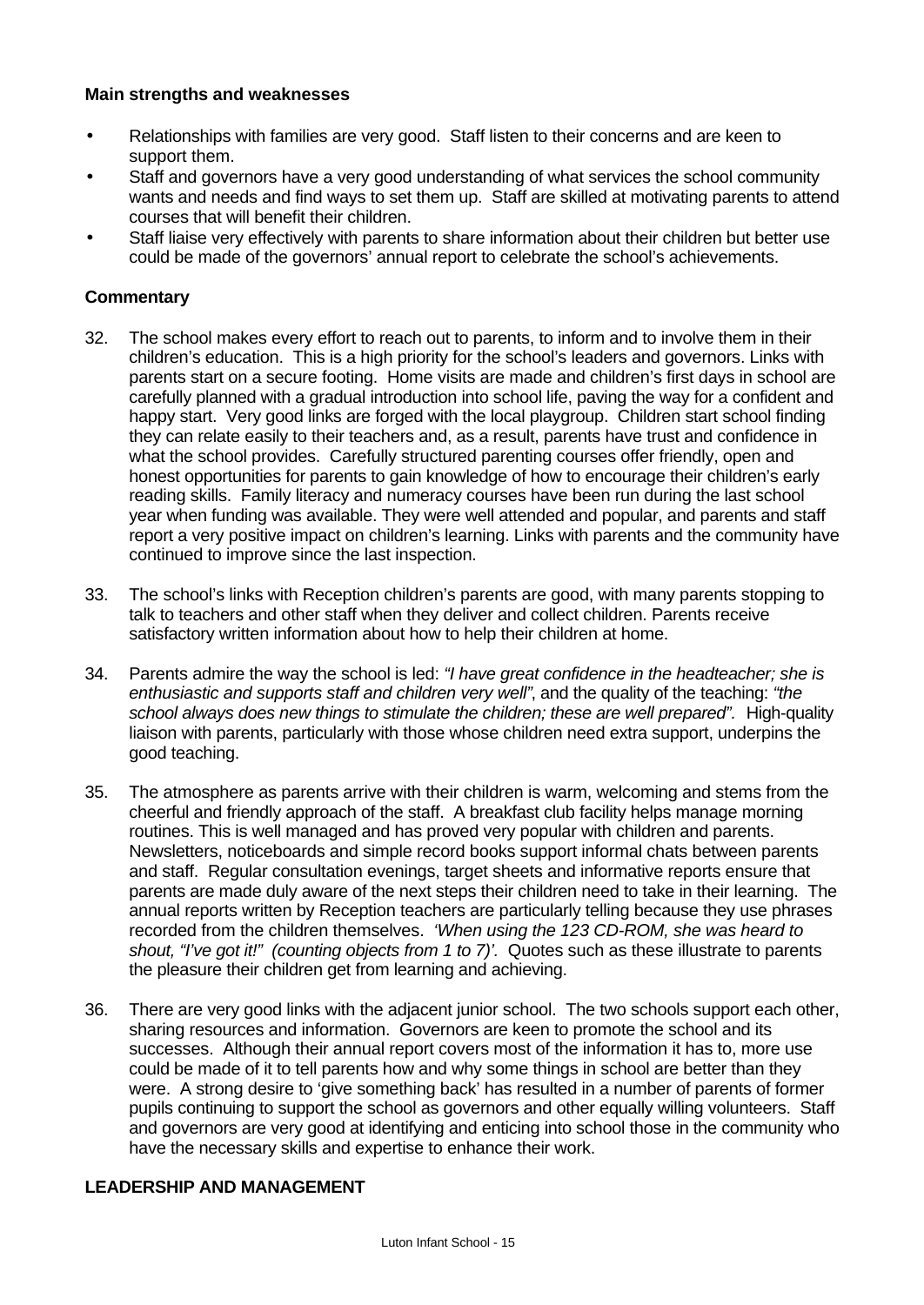The leadership and management are **very good**. The leadership of the headteacher and other key staff is **very good**. Management is **very effective**. Governance is **good**.

# **Main strengths and weaknesses**

- Leadership is reflective and finds creative approaches to maximise children's achievement.
- Management is confident and well informed; senior managers are perceptive and responsive.
- The school is committed to the personal development of everyone.
- The whole staff team are highly motivated and are actively involved in planning for school improvement based on a sound understanding of the school's strengths and weaknesses.
- Governors are very well informed and provide strong support.

# **Commentary**

- 37. The headteacher makes a considerable contribution to the education of all children in the school. She gives clear direction and has a strong sense of purpose. Every adult and child is valued and given opportunity for personal development. This is reflected in the life and work of the school. The headteacher has a very effective partnership with the deputy headteacher. They have established a climate in which innovation is encouraged and all adults and children look for creative ways to achieve excellence. The staff team strive continuously to improve what they are already doing. They are analytical and self-critical and readily make adjustments to ensure that all children are independent learners and enjoy themselves. The overall effectiveness of the staff team has improved since the last inspection to the currently very good levels.
- 38. The school's leadership team undertakes a detailed analysis of the data that the school holds on individual children's attainment and progress. As a result of this, individuals and groups of children are taught specific programmes that will enable them to improve. The analysis also leads to whole-school activity that will raise achievement levels. The school has developed similarly effective strategies for the monitoring and evaluation of teaching and learning. This has resulted in, for example, an increased emphasis on practical tasks that allow children to use and apply previously learned skills in different situations. The overall impact of this very effective leadership and management is that the school has maintained standards in recent years, even though there has been a marked decline in what children know when they start school.
- 39. The school places great emphasis on developing the skills and knowledge of its community. Opportunities are extended beyond school-based personnel and are offered to parents, governors, student teachers and young people on work experience placements. It makes very good use of all adults' and children's expertise, interest and flair. This intense level of investment results in high team morale and enhances children's experiences as they move through school.
- 40. The governing body is fully involved in the work of the school. A strong sense of collaboration is growing in the school's team approach to strategic planning and agreeing policy. There is an ongoing review of progress towards set targets and standards achieved. Governors are well informed and use their information well to challenge and support the senior managers. They have a strong sense of purpose as they strive to meet the needs of the community.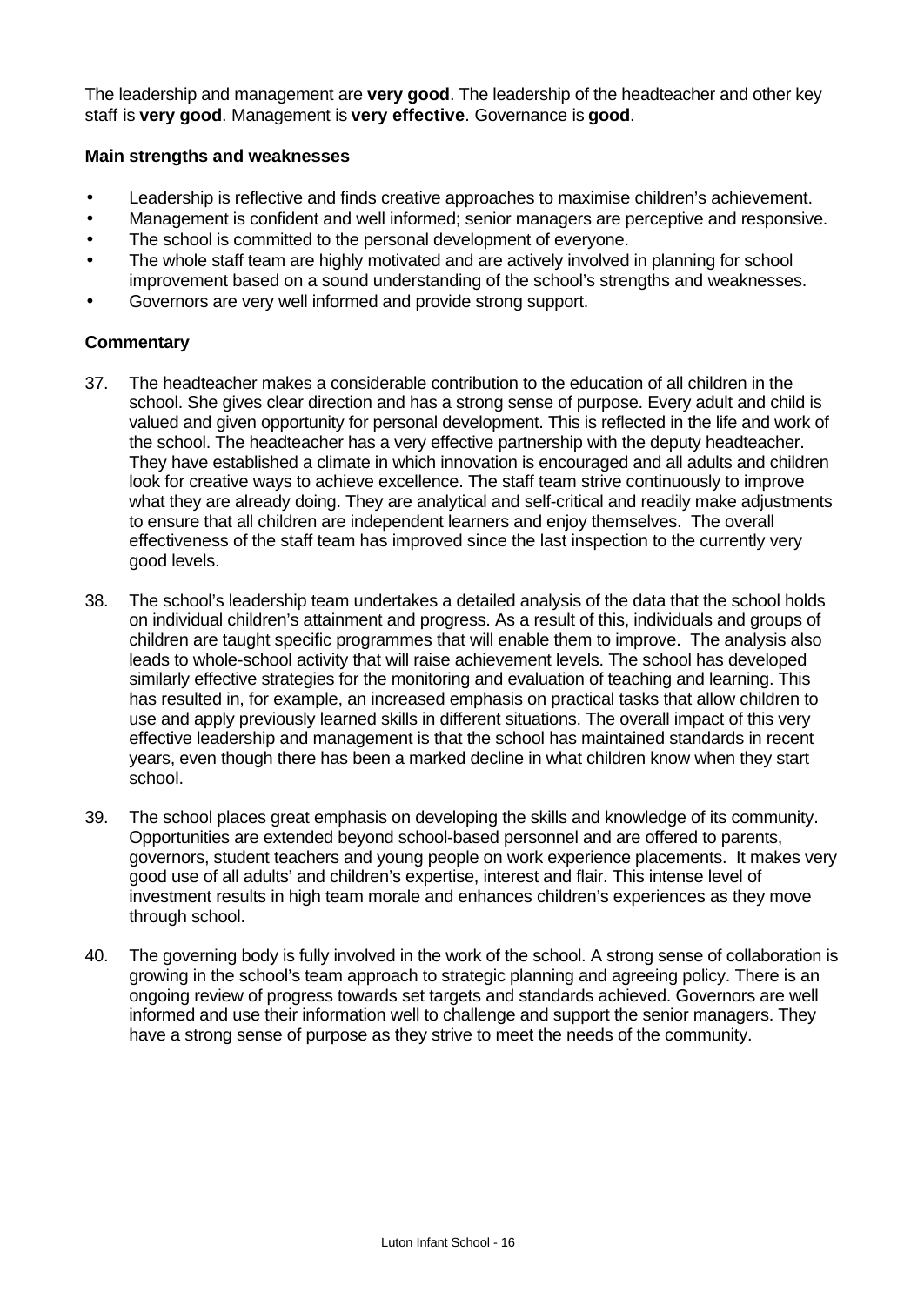- 41. The school uses its budget well to support learning and ensures that purchases are costeffective and based on the principles of best value. The school provides very good value for money.
- 42. The leadership of the Foundation Stage is very good, and management of it is good. The coordinator is very strongly committed to the improvement of early years education in the school. The importance of this, especially considering the low attainment of children when they start school and the lack of nursery provision, is well understood. She and her team are very keen to learn from best practice elsewhere. The steps she has taken since the time of the last inspection have helped to improve the department considerably. There is a strong sense of direction and will to improve among the close team of staff. The management of the Foundation Stage is good, with teachers co-operating well to plan jointly.

# **Financial information**

# *Financial information for the year April 2002 to March 2003*

| Income and expenditure $(E)$ |            |  | Balances (£)                                                                      |            |
|------------------------------|------------|--|-----------------------------------------------------------------------------------|------------|
| Total income                 | 688,842.00 |  | Balance from previous year*                                                       | 97,400.00  |
| Total expenditure            | 696,739.43 |  | Balance carried forward to the next<br>(includes £16,109.00 from capital<br>fund) | 105,611.57 |
| Expenditure per pupil        | 2345.92    |  |                                                                                   |            |

*\* The school originally budgeted for the full cost of improvements to the accommodation, but this was ultimately paid for by the local authority, leaving the school with more funds at the end of the year than anticipated. This explains the large balance carried forward.*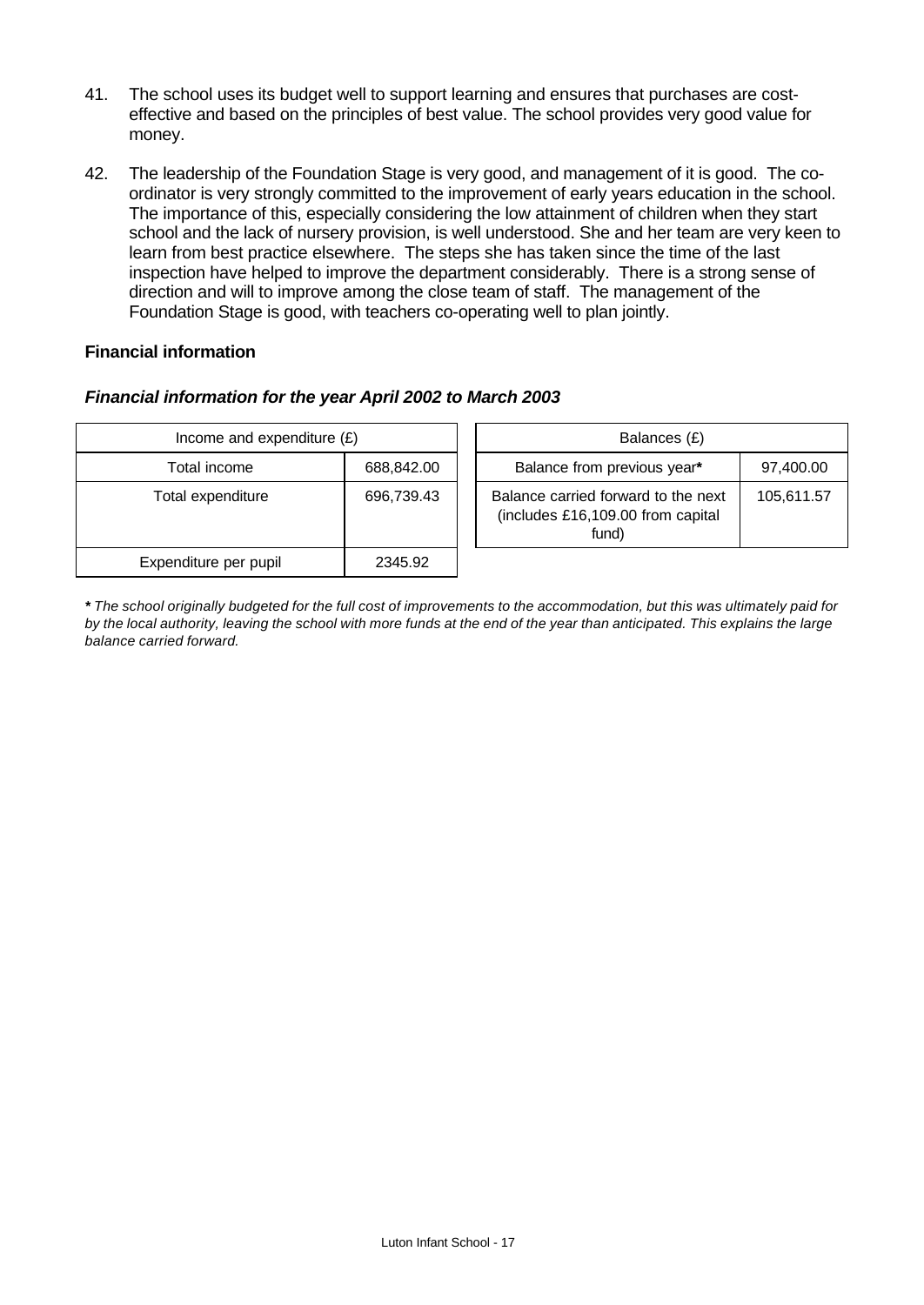# **PART C: THE QUALITY OF EDUCATION IN AREAS OF LEARNING AND SUBJECTS**

# **AREAS OF LEARNING IN THE FOUNDATION STAGE**

**The school provides a sound education for children at the Foundation Stage in all areas of learning.** The children start school with standards below the average found nationally and with communication skills very low. They make sound progress and about ten per cent do better than this, but when they start in Year 1 the majority of children have not achieved the Early Learning Goals (the targets for children nationally for the end of their Reception year).

Since the last inspection the school has made good improvements to the education that the first classes in the school provide.

# **Main strengths and weaknesses**

- Children develop very good attitudes to work.
- Children develop good self-esteem and confidence in themselves as learners.
- Although progress is sound, children do not make enough progress in communication, language and literacy to compensate for their low standards when they start school.
- Better use could be made of precise targets for individual children in key areas of their learning.
- Methods to introduce parents and children to school and classroom life are good.
- Leadership of the Foundation Stage is very good.
- Classrooms are colourful and welcoming and good use is made of the available space.
- A good balance is achieved between adult-led and child-initiated activities, within a good curriculum.
- 43. At the time of the inspection the Reception children had only just started school part-time and were still settling in. Two of the four Reception classrooms were in use with children attending school for half-day sessions during the inspection. In addition to the inspection of the current Reception classes, the overall judgements on attainment and progress for this stage were informed by observing the standards and achievement of the new Year 1 children who were in Reception classes last year (2002-2003). Judgements on attainment and progress are supported by the school's own assessments and monitoring of children.

# **PERSONAL, SOCIAL AND EMOTIONAL DEVELOPMENT**

44. The personal, social and emotional development of the children is taught satisfactorily. Staff work hard to make the children's early days in school calm, happy and purposeful. As a result, children are keen to come to school, and enjoy choosing challenges from a selection provided for them. Teachers use time wisely to explain class rules and routines carefully, and answer children's questions appropriately. Staff provide a good range of activities that encourage children to play and work together and form good relationships. Occasionally, newly arrived children lack awareness of how to behave in the classrooms and a too narrow range of strategies is used by staff to correct this. Children starting in Year 1 show that, during the previous year, they have developed good levels of confidence and self-esteem and very good attitudes to work as a result of the good quality curriculum in this area.

# **COMMUNICATION, LANGUAGE AND LITERACY**

45. Children's achievement is satisfactory over time. However, the very low starting point for this area of the curriculum means that by the time children transfer to the Year 1 classes too few are able to form letters correctly, such as in their names, or communicate in writing to an acceptable level. As a result, most children currently starting in Year 1 have relatively few skills in reading, writing, handwriting and spelling of key words and understanding of phonics. These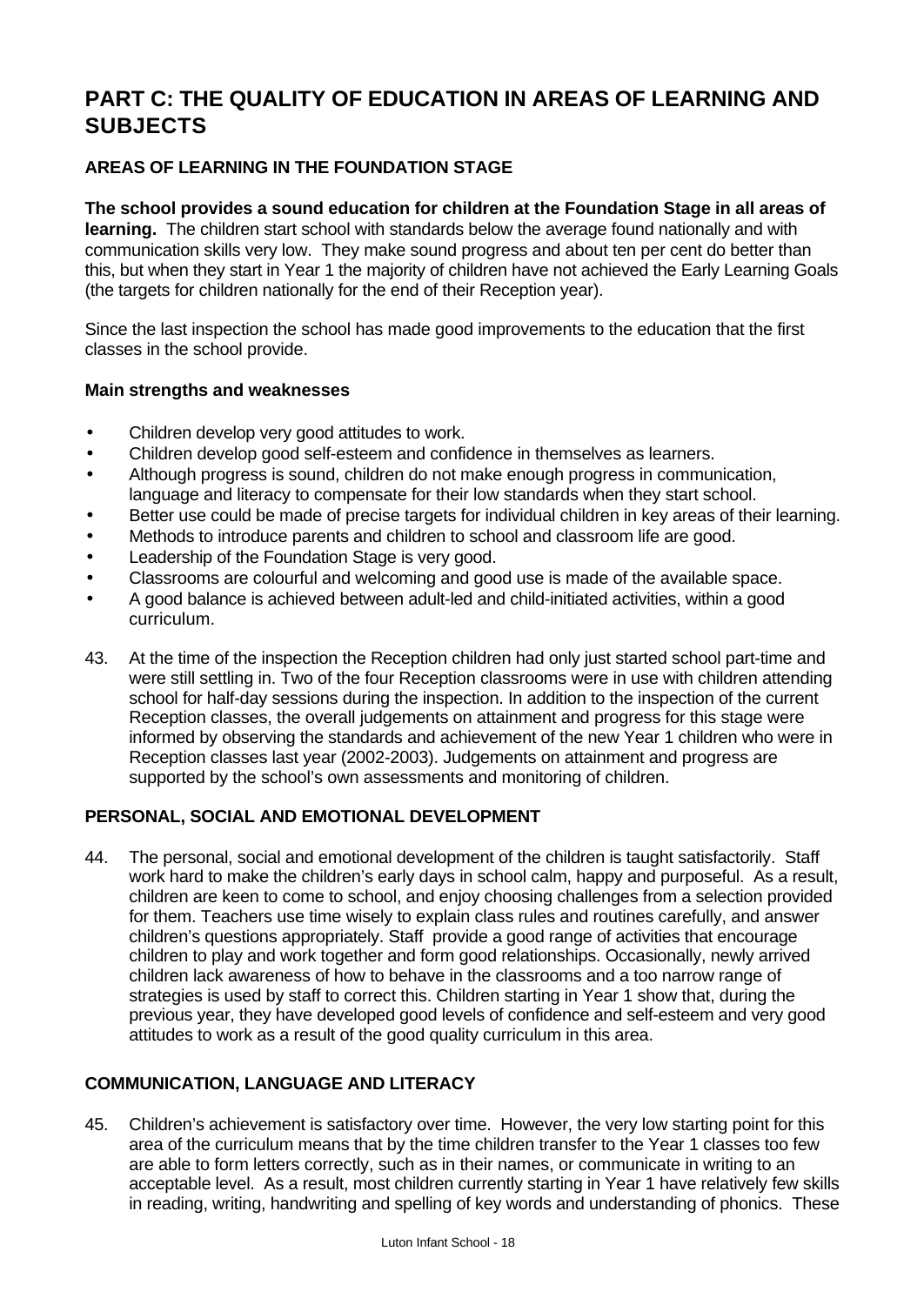children also lack skills in talking and vocabulary. The Foundation Stage staff use some effective methods. They encourage speaking and listening in small groups and at reporting back times. However, this area of the curriculum needs to be given more constant attention and be a greater priority over the whole year.

# **MATHEMATICAL DEVELOPMENT**

46. Children make satisfactory progress in their mathematical development from a lower than average starting point. When they move to the Year 1 classes, however, many have not achieved the standard expected nationally. Early in the Reception year, most are starting to show an interest in numbers and are beginning to count small groups of objects and join in with number rhymes. Teaching is satisfactory. Teachers provide suitable activities such as counting as they clap, or counting objects, as well as developing their mathematical concepts through child-chosen tasks, such as filling containers or counting numbers of toys that land in a hoop. Teachers and teaching assistants often check children's understanding well by observation and questioning. They have a good system for recording these small steps of progress.

# **KNOWLEDGE AND UNDERSTANDING OF THE WORLD**

47. Children are making satisfactory progress in this area of the curriculum from a lower than average starting point. So, by the time they start in Year 1 their knowledge and understanding of the world around them is still below average. Staff provide suitable opportunities such as toy cars, a garage and a road mat. Adults sometimes join in and extend children's play and understanding well, such as by helping children to unpack big bricks from a "lorry" or accepting an invitation to have "gravy" for dinner in the playhouse. Information and communication technology is very well used.

#### **PHYSICAL DEVELOPMENT**

- 48. Since the last inspection some good improvements have been put in place to aid physical development, such as the addition of a cover over the outdoor play space, enabling it to be used for more days in the year. Better equipment and toys have been purchased to develop physical skills. Also, formal playground playtimes have been changed to allow children to be able to use the toys and equipment daily.
- 49. Satisfactory teaching is leading to satisfactory achievement for the full range of ability. Children start with levels of physical development in line with most children for activities such as running and moving safely round the playground on bikes. In contrast to this, their starting point at the beginning of the year and their standards at the end of the year in fine movements, such as those needed for drawing and writing, are below average. Teachers appropriately help children to handle tools carefully and give due attention to heath and safety.

# **CREATIVE DEVELOPMENT**

50. The teaching of creative development is satisfactory. They enter school with standards below those generally found. By the time they enter the Year 1 classes, many children are likely not to reach fully the expectations of the Early Learning Goals for this area of learning. They achieve satisfactorily. The philosophy adopted by the school to improve independence provides well for this area of the curriculum as it gives children easy access to materials for activities such as painting and dressing up. As a result, children are quickly learning to choose activities and equipment for themselves and use them to develop their creative skills. They are encouraged to sing simple songs, experiment with musical instruments, to keep to a rhythm and try hard to mix colours for themselves.

#### **SUBJECTS IN KEY STAGE 1**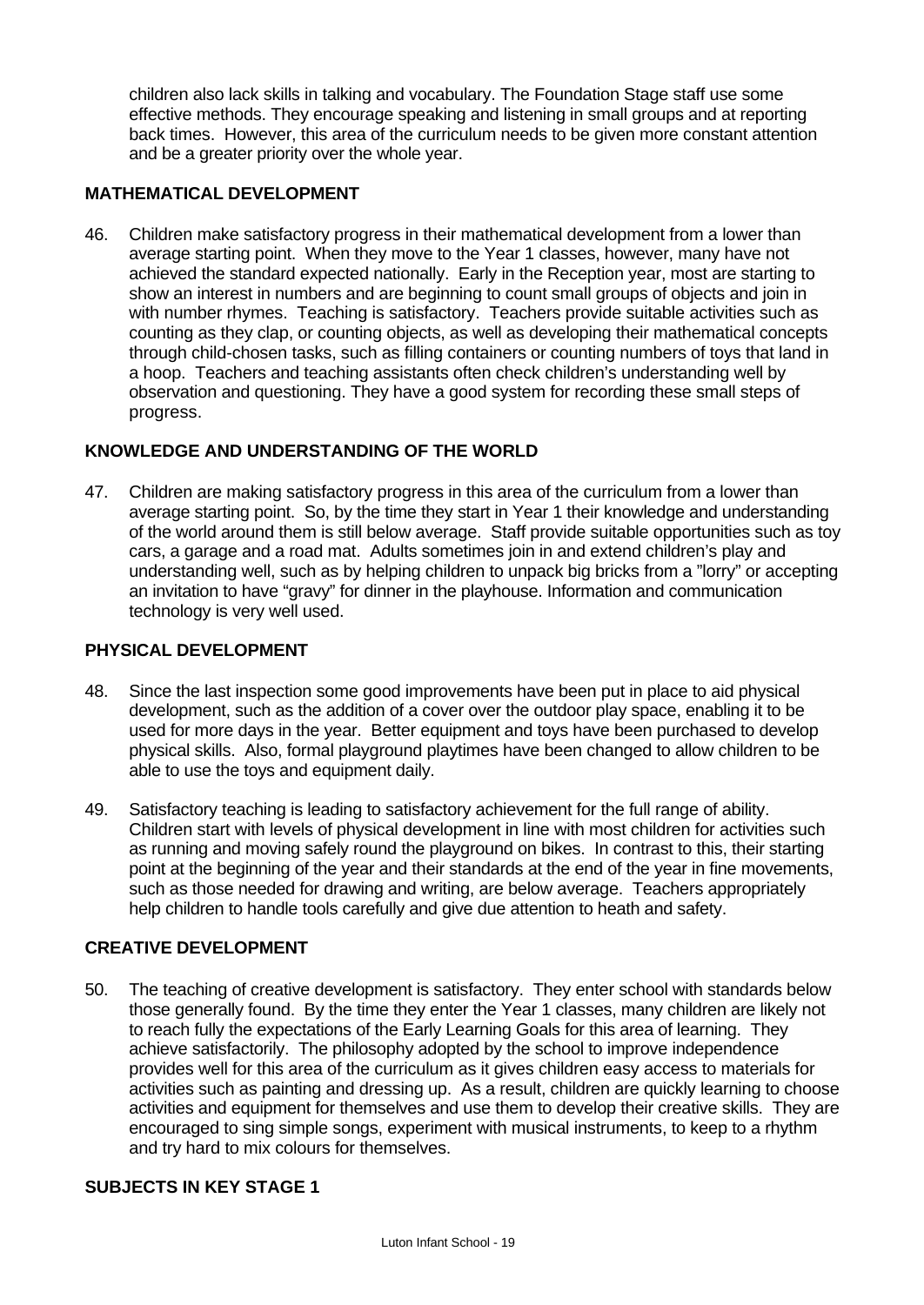# **ENGLISH**

Provision in English is **good.**

# **Main strengths and weaknesses**

- Achievement is good, especially in reading. Children enjoy learning, which is fun; opportunities for active involvement are plentiful.
- The systematic approach to teaching phonics as well as a range of other teaching strategies has helped to raise standards in reading and writing.
- In many lessons there are too few opportunities for children to talk in ways that enable their language and communication skills to be extended and developed.
- Individual and groups of children work through a variety of additional programmes specifically designed to meet their needs. These are effective.
- There is insufficient challenge for more capable children in a few lessons.
- Leadership and management of the English curriculum are very good.

# **Commentary**

- 51. Teaching and learning in English has benefited from considerable recent development and as a result achievement is good and standards at the end of Year 2 have reached the expected level. From a level that is below average when they start Year1, all children make good progress in reading and writing; the least able children make very good progress. Children's speaking, listening and handwriting skills are less well developed but overall standards are sound.
- 52. Literacy and language development are an appropriate key focus for improvement across the school because when children enter the school they have relatively poor language and communication skills. The school has extended and enhanced provision to include activities and programmes such as spelling investigations, precision teaching that supports the immediate needs of individual children, 'Write Dance' and 'Phono-Graphix'. These programmes are offered so that children can learn in a way that suits them best and are in addition to the range of intervention and support programmes provided by the National Literacy Strategy already effectively implemented by the school. Children enjoy this variety of approach and more readily apply their newly found skills to help them read and write unfamiliar words.
- 53. All key staff members have been trained in teaching the phonics programme so that there is consistency for the children. This systematic approach takes children forward in their learning in manageable steps and is impacting well on standards in reading and writing. Standards in reading have risen significantly. The subject manager is continually monitoring gains in learning and has plans to evaluate the success of the programme by reviewing the rate of progress made by different groups of children. This structured approach to teaching phonics is a major improvement since the last inspection.
- 54. Lessons seen were of variable quality ranging from satisfactory to very good. In the better lessons, teachers effectively used a range of strategies to model reading and writing for children. They demonstrated how to create and rehearse sentences before writing them down and how to check that sentences made sense. Children were then able to construct a simple sentence and independently record it, selecting the writing tool and paper. Classroom assistants analysed texts with children, asking probing questions and modelling the reasoning process whilst at the same time checking children's understanding. This interaction aided learning and developed skills that children can use when next reading a new piece of text. Adult assistants contributed very well in the independent activity sessions within the lesson, keeping children well focused and involved.
- 55. The less effective lessons were primarily when handwriting skills were being taught and when groups of children were being guided in their reading. In these lessons, the intended learning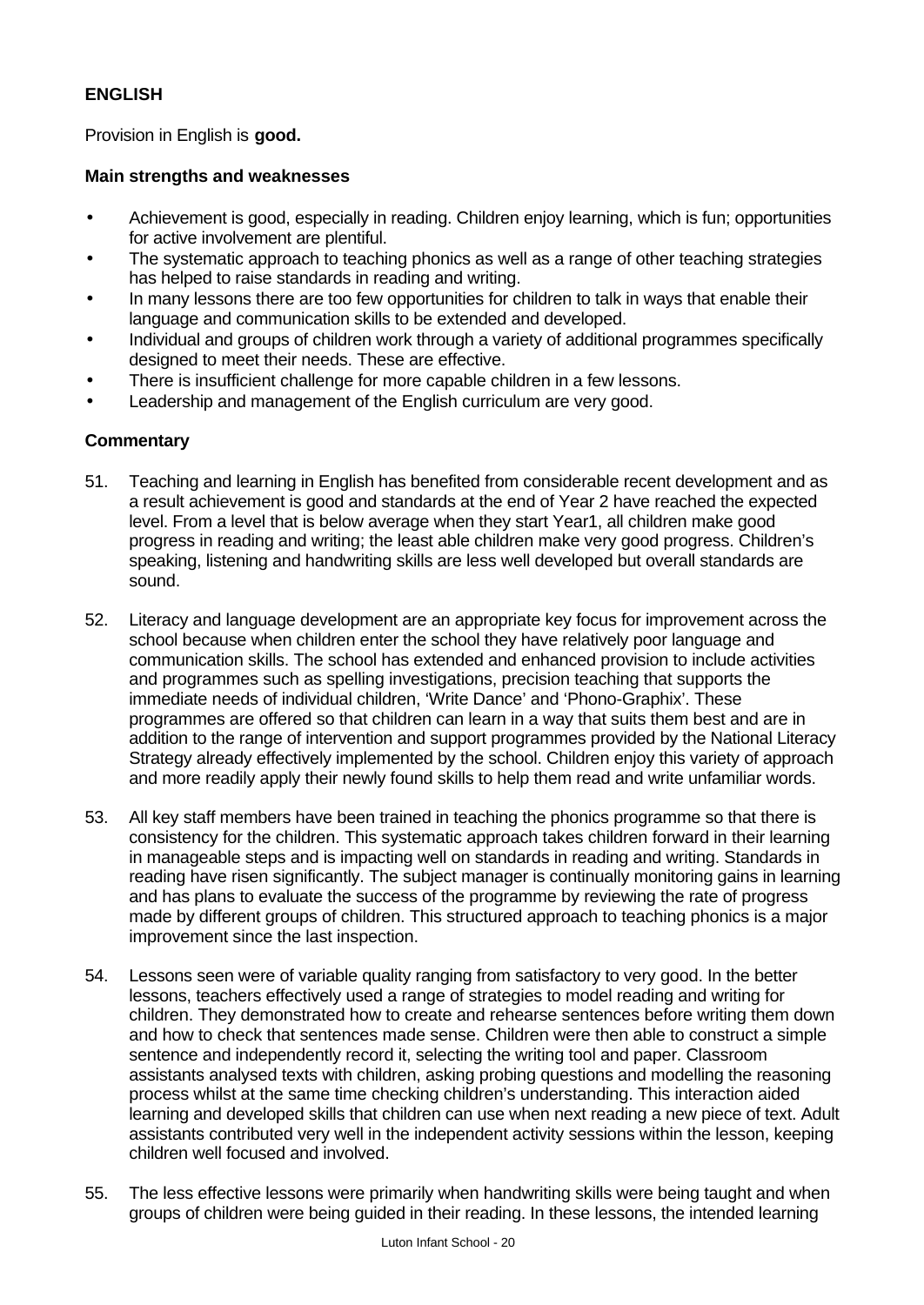was not always clear and tasks were repetitive, unstructured and at times dull. There was little to challenge and interest the more able child. In several lessons children made less than good progress because their understanding of key ideas and skills was not sufficiently checked throughout the lesson. However, there were no lessons that were less than satisfactory.

- 56. In many lessons, both in literacy and other subjects, children are given opportunities to talk. In lessons seen, they enjoyed talking in pairs and to a neighbour when working on a set task. However, in many cases there was not sufficient focus on learning which specifically develops and extends children's spoken language and communication skills. Teachers do not consistently model interesting and more complex vocabulary and sentence structure. For example, when taking comment and feedback from children at the end of the lesson, they do not always ask for clarification, exemplification or more detail, meaning that opportunities for language development are missed. However, children are given practical, oral activities that motivate them to compose in readiness for writing. For instance, a small group recorded their sentences in a tape recorder. Another group created a story together.
- 57. Leadership and management of English are very good and are clearly influencing improving standards. Monitoring and evaluation of what is offered to children and the eventual outcomes in learning are informing and shaping developments. Whole-school targets are set in writing and then layered for children of different abilities. This results in children working at a level that is appropriate to what they already know, can do and understand. The subject co-ordinators are knowledgeable about aspects of the subject and are very enthusiastic. They strive to maintain literacy and language as ongoing priorities.

#### **Language and literacy across the curriculum**

58. There is effective use of language and literacy in other subjects. When planning for learning, teachers consider how to provide relevant opportunities for children to practise and apply reading, writing, speaking and listening skills across the curriculum. In one lesson, children listened to a 'talking book' on a laptop computer. In another, children performed body movements to make letter shapes. In most parts of the curriculum, children's limited language and communication skills are a barrier to learning which prevents them from making the most of opportunities to engage in solving problems and expressing their views and ideas.

# **MATHEMATICS**

 Provision for mathematics is **good. Results are improving. Standards are better than similar schools.** Children achieve well. This is a better picture than at the time of the last inspection, where, although the standards were similar, the attainment of children on entry to the school was higher. Results are good when compared to schools in similar social contexts. When compared to schools nationally, the standards are similar for the number of children achieving the expected level but fewer achieve a higher level.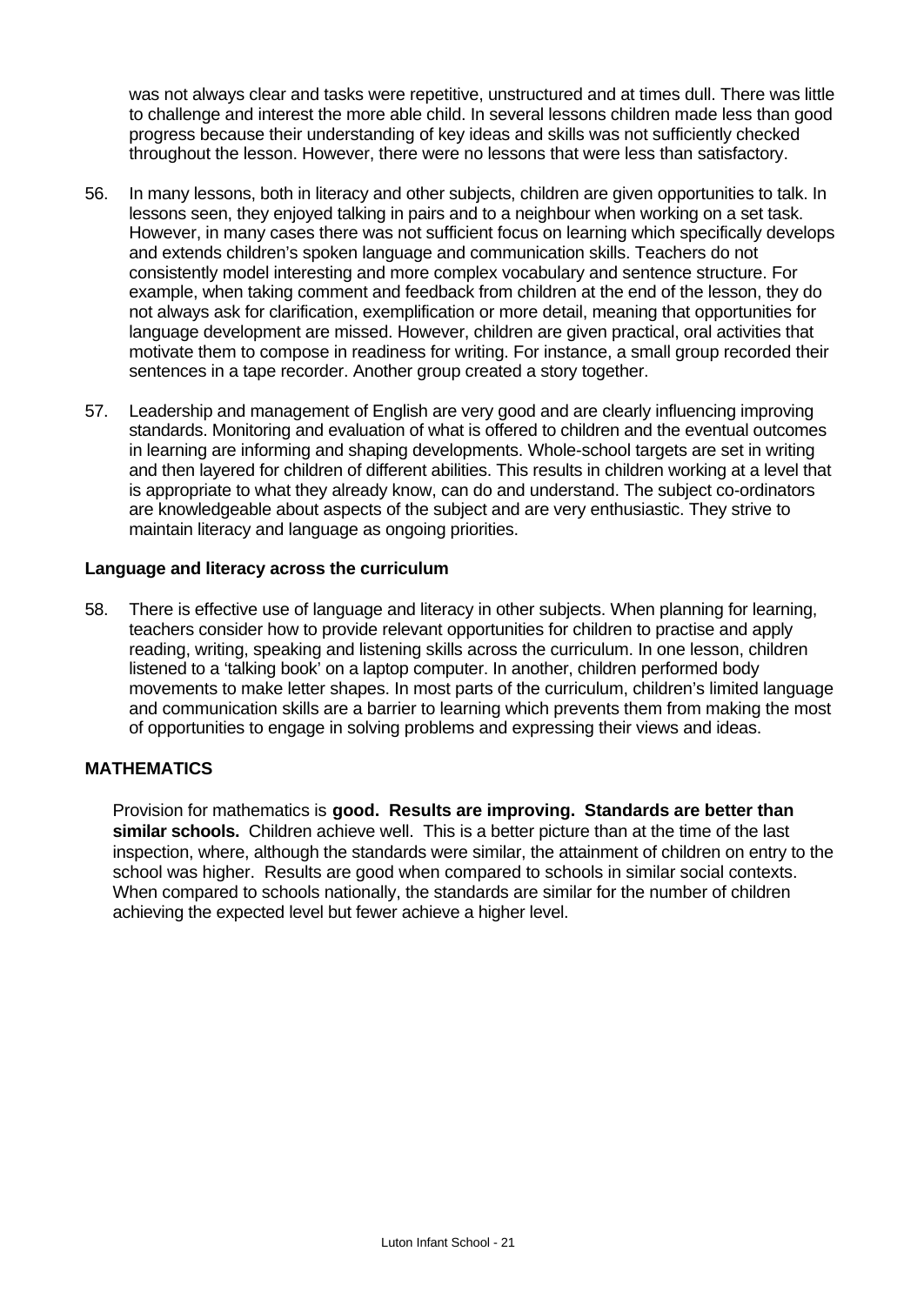# **Main strengths and weaknesses**

- Teaching and learning are good. Some teaching is excellent.
- Management and leadership is strong.
- Staff undertake good analysis of strengths and weaknesses in the subject and use the information well to raise standards further.
- Good opportunities are given to children to solve problems and work independently. This was a key issue at the time of the last inspection and has now improved considerably.
- Children's knowledge and understanding of mathematical vocabulary in some classes is weak, so their ability to articulate their understanding and to develop concepts is restricted.
- In some lessons, not all children take part fully in whole-class teaching sessions.
- Children lack short-term individual targets that they understand.

# **Commentary**

- 59. Standards for seven-year-olds are in line with national expectations. This shows that, over their time in the school, children make good progress from a lower than average starting point. This is due to the lively, good and sometimes excellent teaching that children receive. Children with special educational needs and English as an additional language are well supported and make progress at a similar rate to their peers. The excellent teaching seen is found in Years 1 and 2.
- 60. A key issue at the time of the last inspection was that children lacked the ability to work independently. This has been addressed very well in mathematics by a much greater emphasis on problem solving. This is both within lessons and by 'problem of the week', a weekly open-ended question that children work on for homework and then share and compare their results at the end of the week with the whole class.
- 61. In Year 2, children have a satisfactory knowledge of adding and subtracting numbers to 20, and many can recognise odd and even numbers. They enjoy playing games to reinforce their knowledge. By the end of Year 2 a very few are starting to understand multiplication. In other areas, such as shape, their understanding is more limited, with the younger children finding the identification and properties of two-dimensional shapes hard early in the school year. The current school-wide targets are to do with money, as their analyses show that children find money work hard.
- 62. Teaching overall is good, with some excellent teaching. This is better than last time the school was inspected. Where there is excellent teaching, children's mathematical understanding is developing very well indeed. Here children are fully engrossed in the lesson and are constantly kept working by very good methods to ensure that all children want to play a full part in the lesson all the time. Behaviour is very good then too. In a Year 2 class observed, a fast-paced game involved children having to work with a partner to suggest clues to a pupil wearing an unknown number on his hat. Here, because of the very strong teaching, constant reinforcement and reminders about vocabulary, children are using the correct words and are developing their mathematical understanding very well as a result. Also the teaching is tightly focused on the children's level of need by the way assessment is built in. In a few lessons children do not take part fully and teaching does not ensure that relevant vocabulary is close to hand, visible and understood. Some highly effective use is made of information and communication technology in lessons.
- 63. The mathematics curriculum is broad, balanced and is of good quality overall. Whole-group and sometimes individual targets are set, which is good, but children are not sufficiently reminded what their target is or what they need to learn for quick recall.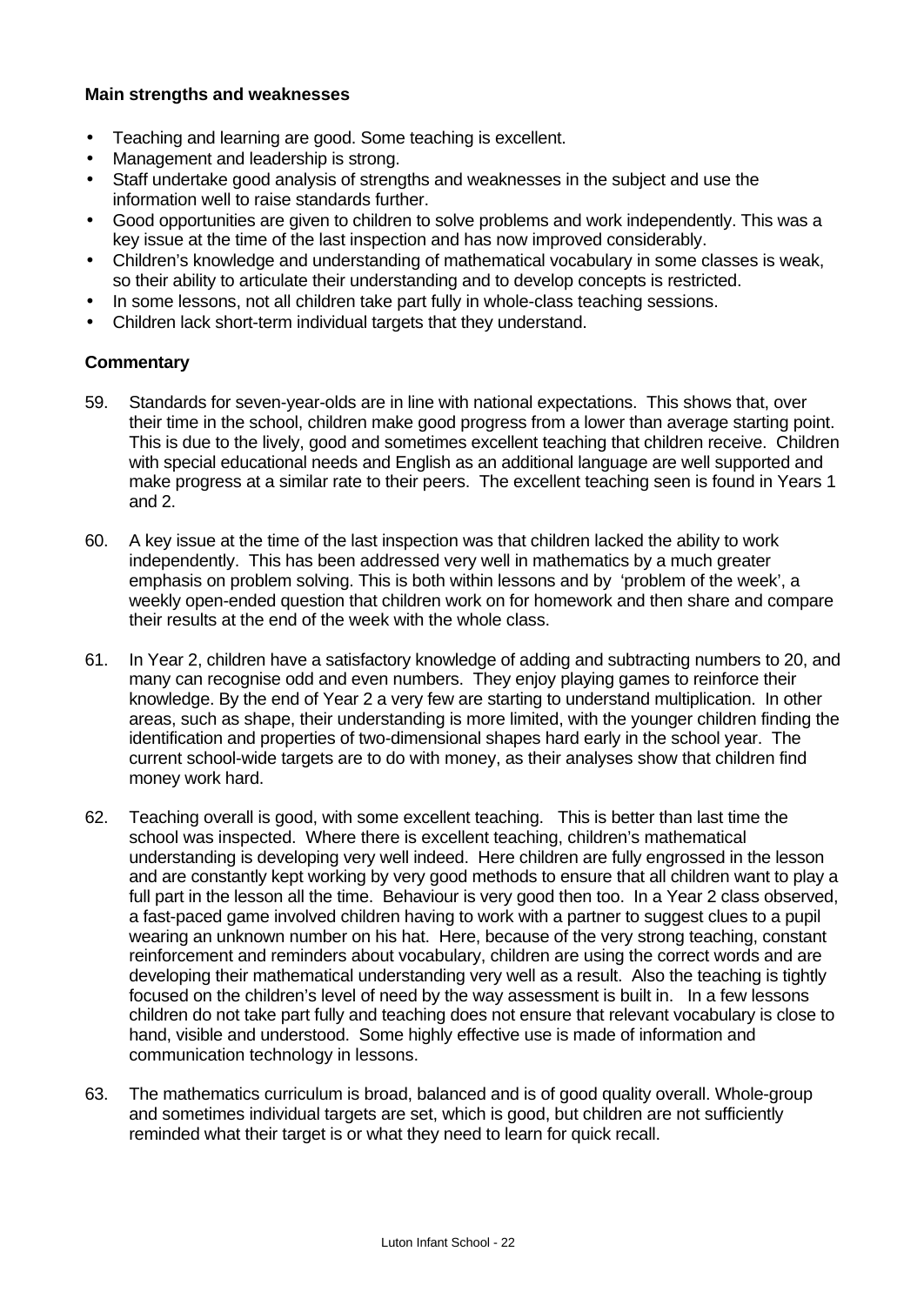64. Leadership and management of the subject are good. The co-ordinator is given time to monitor teaching and gives feedback to other staff on a regular basis. The school has good systems in place for the monitoring of planning and test results. The co-ordinator uses the data from national assessments well to analyse overall weaknesses and trends and set targets for improvement. The school has a good assessment and record-keeping system and good resources for the subject.

#### **Mathematics across the curriculum**

65. Children use their mathematical skills well in other subjects, for example in design and technology when they use measuring skills.

# **SCIENCE**

Provision for science is **good.**

#### **Main strengths and weaknesses**

- The curriculum is well structured and very well planned.
- Achievement is good.
- ICT is used very well in some lessons.
- Children have difficulty articulating scientific ideas and explaining their thinking.

# **Commentary**

- 66. Provision is effective. The good quality curriculum is taught well and this results in good achievement. Children make good progress from a below average start at the beginning of Year 1. By the time they finish in Year 2 nearly all reach standards that are in line with the expected levels for their age. Despite the sometimes very good teaching, few children reach higher levels of attainment because their language skills are limited and this is a barrier to learning. This was illustrated clearly in a very good Year 2 lesson, where, despite the teacher's clear focus on the correct use of scientific language and her skilful questioning, at the end of the lesson even the most capable children had trouble explaining the difference between natural and man-made materials. Although this is a challenging task for children of this age, it was clear that their lack of confidence in language made it harder for them to make progress in science. At the time of the last inspection overall attainment was judged to be above average, but since then, the standard of children's language development when they start school has fallen. This explains why fewer children now exceed the expected levels for their age.
- 67. ICT is used well to support learning. The school's new laptop computers are employed to good effect to challenge children and to extend their thinking. The resources for the subject are of good quality and have a direct impact on the quality of learning. The subject is managed well.

# **INFORMATION AND COMMUNICATION TECHNOLOGY (ICT)**

Provision in information and communication technology is **good.**

# **Main strengths and weaknesses**

- Leadership and management are very effective.
- Standards are set to rise.
- Curriculum quality and planning are good.
- There are still slightly too few computers for the number of children in the school.

# **Commentary**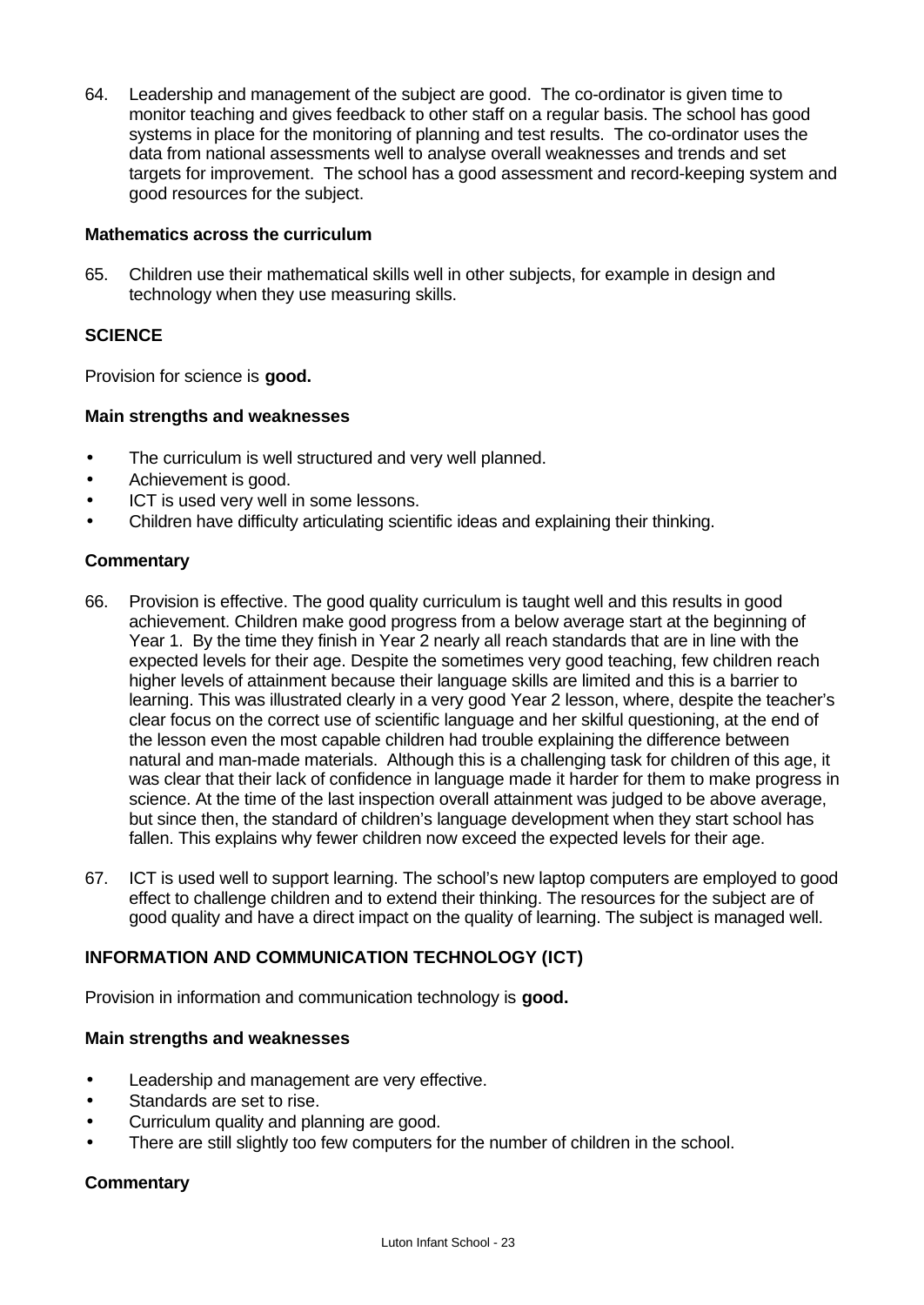- 68. Achievement is good. Standards of attainment at the time of the inspection were in line with those expected for the age of the children. It is likely that they are set to improve further, considering the recently revised good quality curriculum and the recently enhanced level of staff skills in ICT. Standards are similar to those reported at the last inspection, but since that time there have been major changes to the curriculum requirements. The school has responded well to these changes and has maintained standards despite a decline in what children know when they start school.
- 69. This success has been as a result of well-informed and clearly focused leadership and management and successful staff training. Despite recent purchases there are still slightly too few computers to the number of children (government targets are currently for a ratio of one computer to every eight children and the school has about one to every ten). Equipment is used very well by teachers. In particular, the new portable computers are deployed well.

# **Information and communication technology across the curriculum**

70. ICT is used well to support learning in other subjects, especially in English, mathematics and science.

# **HUMANITIES**

Insufficient work was seen during the inspection to form overall judgements about provision, standards, teaching and learning in history and geography.

- 71. The quality of the history curriculum is good. Children report that they enjoy lessons in history and talk happily about key events and the ways in which people's lives were different in the past. The school makes good use of the immediate locality to enhance and enliven the curriculum, for example when studying homes and houses.
- 72. In the one Year 2 history lesson observed, children were beginning to identify people from the past who are famous. They showed empathy with people who are blind. The activities were of an exploratory nature and captivated children's interest and imagination. Standards were in line with those expected at this stage.

# **RELIGIOUS EDUCATION**

Provision in religious education is **good.**

# **Main strengths and weaknesses**

- A practical approach secures children's understanding.
- The subject contributes well to children's spiritual development.

# **Commentary**

73. The school teaches the Locally Agreed Syllabus. Because of the limitations of the scope of the inspection it was not possible to make an overall judgement on standards. However, two lessons were seen in Year 2 in which standards were at least satisfactory and were very good for some children. Children achieved well because teachers have good subject knowledge and focus learning effectively on the planned objectives for the lesson.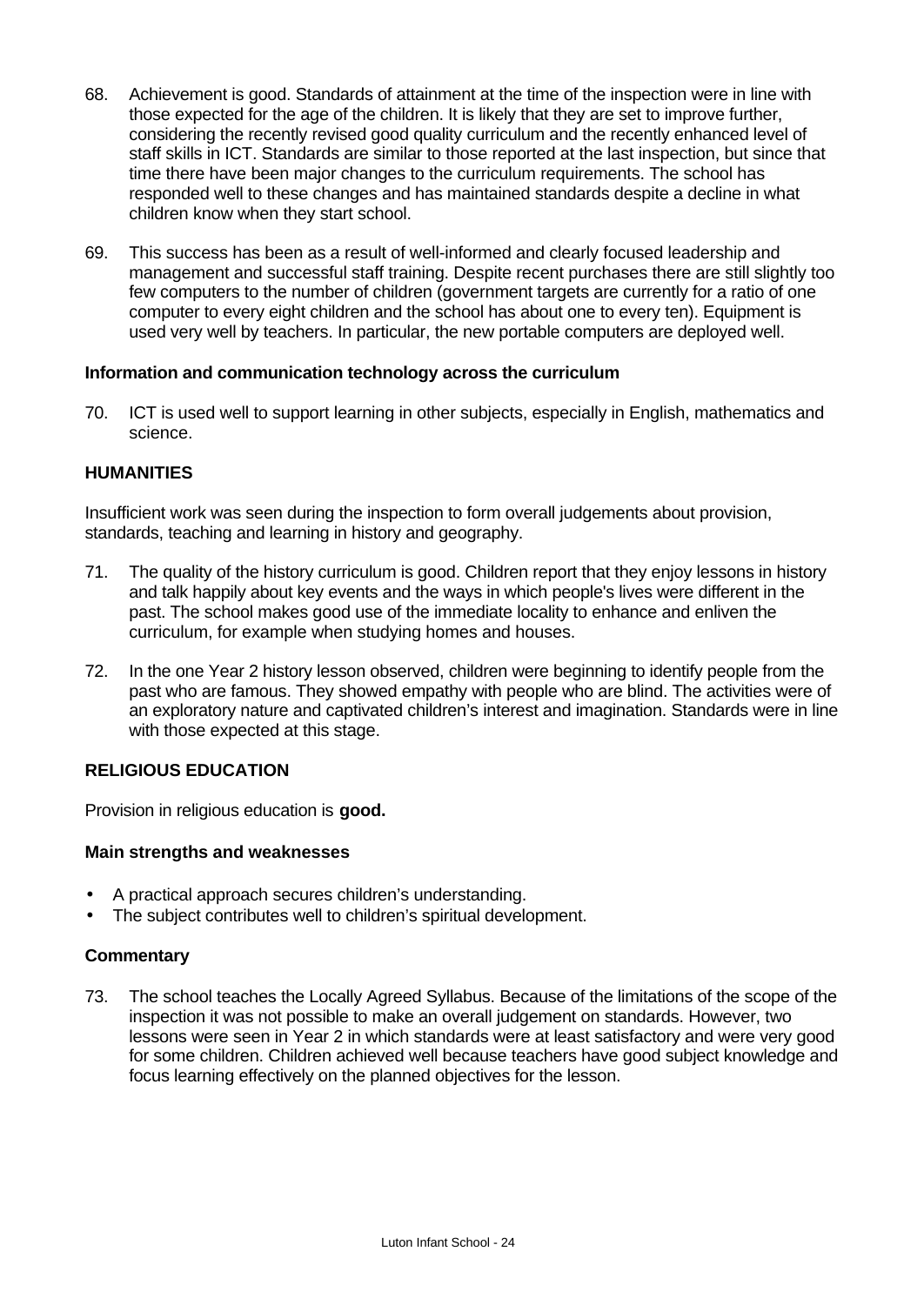- 74. Year 2 children worked together as they learnt about the Hindu faith, each child offering something that was special to them to the class "shrine". Quiet reflection and spontaneous talk enriched the experience for everyone. The opportunities provided enabled all children to engage, and to develop spiritual awareness as they began to understand the nature of worship.
- 75. The quality of the religious education curriculum is good. Learning has been mapped out to ensure that all aspects are appropriately taught and in a way that makes connections to other areas of learning. Strong links exist with Christchurch Church in Luton and children visit the church for talks and tours. Varied and interesting resources aid children's appreciation of ceremony and celebration.
- 76. The leadership and management of religious education are very good. The co-ordinator has a good knowledge of and empathy with the subject. She effectively supports colleagues to deliver an interesting and relevant curriculum. Resources and artefacts develop children's knowledge and aid understanding. Achievement is monitored against the level descriptors in the Medway Syllabus and evaluations are used well to guide teachers' planning.

# **CREATIVE, AESTHETIC, PRACTICAL AND PHYSICAL SUBJECTS**

# **DESIGN AND TECHNOLOGY**

77. No lessons were observed, but completed work from the previous school year was inspected, as was planning. Children's work shows that, by the end of Year 2, overall achievement is very good. Many reach higher standards than those expected for their age because they benefit from a very good quality curriculum which is enhanced in interesting and innovative ways. For example, the school took part in a local competition promoted by the Medway Education Business Partnership in June 2003. The children designed and made wheeled vehicles which won them an engineering and technology award. The subject is very well led by the coordinator who has great enthusiasm for it. Her involvement of the children in outside challenges has clearly brought benefits.

# **MUSIC**

78. Only one Year 2 lesson was seen during the inspection, so overall judgements have not been made. However, in the lesson seen, children made good progress from a low start as a result of well-planned teaching and the very good management of the lesson. Their achievement was good and the standards reached by the end of the lesson matched those commonly found for their age. The curriculum is of good quality and is enriched by a recorder club and children's participation in the Medway Towns Music Festival.

# **PHYSICAL EDUCATION**

79. Too few lessons were seen to make overall judgements. Dance lessons were seen in Years 1 and 2 and a games lesson was seen in Year 2. Children achieved well in all three as a result of good teaching and learning featuring the common threads of good planning and clear focus on lesson objectives. In some instances, teachers gave children scope to use and improve their language skills in the context of the lesson but, overall, these opportunities were too few. Standards were in line with those commonly found for children of their age, with some Year 2 children showing good standards of ball control for their age. Children behaved very well in all three lessons and showed interest and enthusiasm.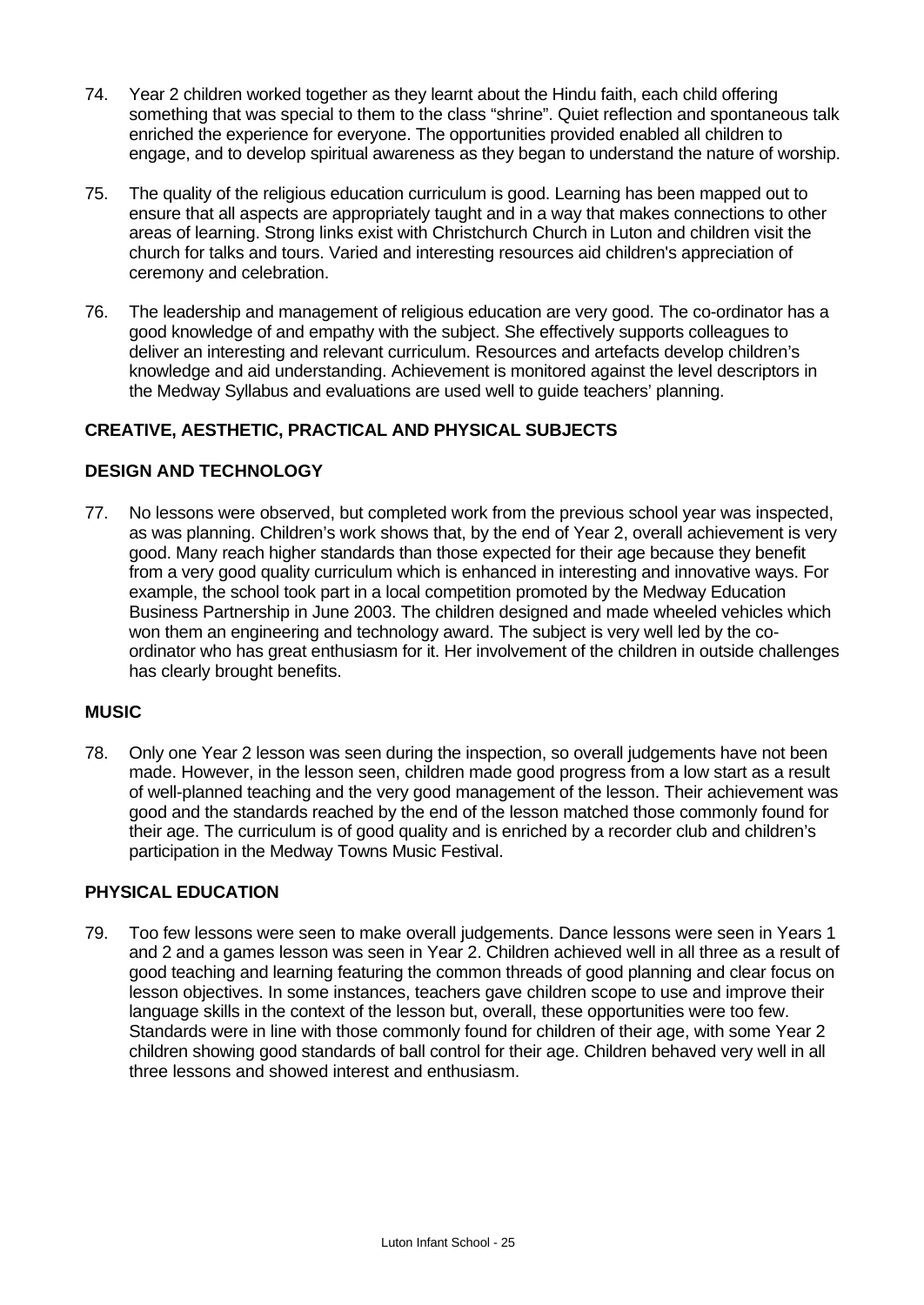# **ART**

Provision in art is **good.**

# **Main strengths and weaknesses**

- Curriculum quality and planning is good.
- Children's achievement is good.
- Leadership and management is effective.
- There is good enrichment of the curriculum.
- Currently too little focus is given to observational drawing in some classes. The school has plans in hand to correct this over the coming year.

# **Commentary**

80. By the age of seven, children are likely to achieve well as a result of good teaching, very good planning and a good curriculum which is enriched by an art week each year, visiting artists and other whole-school art projects. Standards of attainment in art and design are in line with national expectation for seven-year-olds**.** This is the same as the last time the school was inspected. This represents good achievement from a lower than average starting point. Planning for each year group identifies units of work and skills that will be developed as children undertake the work. The current whole-school system for assessment is straightforward and satisfactory. Children are given good choices of approaches and materials that they can use from a wide range provided. For example, in the one lesson seen children explored patterns and textures on the school building and chose whether to record it by rubbings, with toy bricks (for the brick patterns), or to help with a large collage. The subject is well managed. The co-ordinator is clear about what is needed to raise standards further and she has good plans for this coming year to address children's lack of observational skills in some classes. Resources are good.

# **PERSONAL, SOCIAL AND HEALTH EDUCATION (PSHE)**

Provision in personal, social and health education is **good.**

# **Main strengths and weaknesses**

- Children are more confident learners as a result of the good provision because they develop very good levels of confidence and responsibility. This helps them to achieve well in all subjects.
- The curriculum is good.
- Teaching is regular and planned, but is also built in to the school's ethos.

# **Commentary**

81. PSHE is a high priority for the school. The school's leaders and managers realise the importance of this area of the curriculum for their children and ensure that good provision is made. The most noticeable result is that children grow rapidly in self-esteem, accept responsibility for themselves and become confident learners. This has a direct and positive impact on their achievement in all subjects. The curriculum is well planned and enriched, for example by Healthy Schools Week, and the messages are continually reinforced in the daily life of the school. Requirements are met for drugs and sex education. There are regular PSHE sessions in the weekly timetable. Children respond well to these and enjoy them.